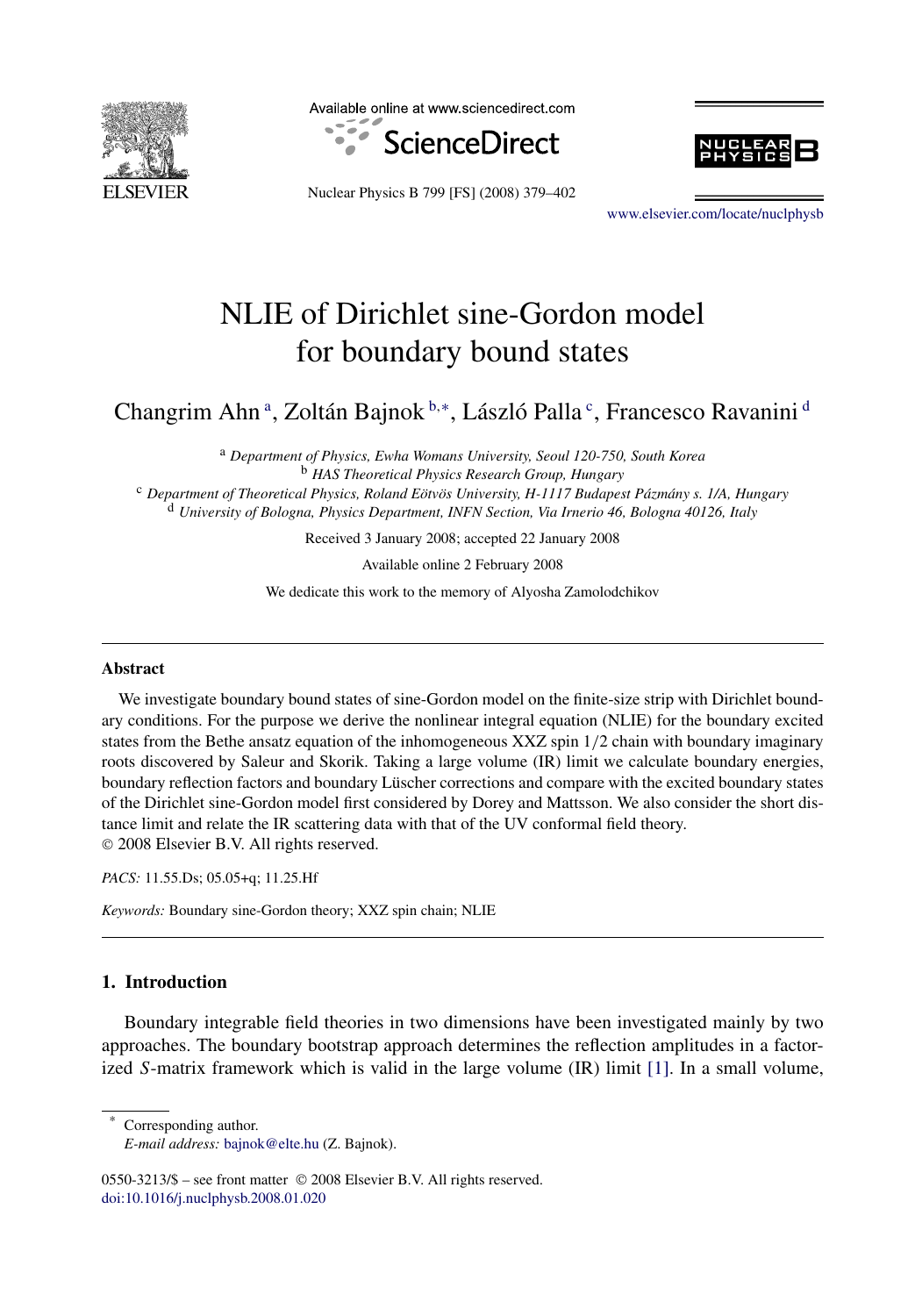on the other hand, the underlying quantum field theories can be described as perturbed boundary conformal field theories. Complete understanding is possible only after the two approaches are linked in such a way that the states and operators in the alternative formulations are exactly matched.

The nonlinear integral equation (NLIE) has been most effective in linking the two descriptions for the sine-Gordon model. The NLIE for the bulk theory has been started several years ago by various authors [\[2,3\].](#page-23-0) An evident advantage of this method is that it can deal with excited states relatively easily as shown with great success in the bulk sine-Gordon model [\[4,5\].](#page-23-0) The NLIE is a sort of continuum limit of the Bethe ansatz equation (BAE) of an inhomogeneous alternating spin 1*/*2 XXZ chain model which regularizes the sine-Gordon model while keeping integrability. This method has been extended to the sine-Gordon model defined on a strip with two boundaries. The ground state NLIE for the Dirichlet boundary conditions (BCs) has been studied in [\[6\]](#page-23-0) and for general non-diagonal BCs in [\[7\].](#page-23-0) The bulk excited state NLIE for the Dirichlet BCs has been analyzed in [\[8\]](#page-23-0) and the hole excited state for a general non-diagonal BCs in [\[9\].](#page-23-0) In the present paper we investigate how this method can be extended to the boundary excited states for Dirichlet BCs.

The complete spectrum of boundary excited states of the Dirichlet sine-Gordon (DSG) model on a half line with one boundary has been constructed by Dorey and Mattsson (DM) by inspecting the analytic structure of the reflection matrix in a bootstrap approach [\[10\].](#page-23-0) They found a rich structure of excited boundary states, the *boundary bound states* (BBS). These states are the scattering states which can be defined only in the IR limit of the finite size setting. It is important to relate the IR states with the UV conformal states appearing in the small volume description for the complete understanding of the DSG model. In this paper we analyze carefully the "imaginary roots" of the boundary XXZ BAE, first discovered by Saleur and Skorik [\[11\].](#page-23-0) From this we derive the NLIE including the imaginary roots which describes the BBSs of the DSG in the whole scale. Taking the IR limit of the NLIE, we can show that there is a one to one correspondence between the purely imaginary roots and the DM BBSs.

The paper is organized as follows: In Section 2 we summarize the available results of the DSG model. We start by analyzing the conditions for the existence of the imaginary roots of the inhomogeneous spin 1*/*2 XXZ model. The NLIE, derived from the lattice BAE, contains parameters originating from the XXZ model which should be compared with the bootstrap solution [\[10\].](#page-23-0) We analyze the large volume limit of the NLIE in Section [3](#page-7-0) and find agreement with the BAE classification. This leads to full physical interpretation of the energy levels described by the NLIE without any source and the one with imaginary roots only. We do it in two steps, first with the simpler repulsive case and then the more complicated attractive one. In both cases the proposed correspondence between the various source terms and the DM spectrum of BBSs are derived from the soliton and breather reflection amplitudes and matching of the boundary energies. As a final check we compare the finite size energy correction derived from the NLIE to the boundary Lüscher correction [\[12\].](#page-23-0) Section [4](#page-20-0) deals with the calculation of the conformal dimensions of underlying boundary conformal field theory by taking the UV limit of the NLIE, which gives another convincing support of our result. We conclude and give the outlook for future investigations in Section [5.](#page-22-0)

## **2. Derivation of the NLIE**

In this section we summarize the results available in the literature tailor-made for future applications.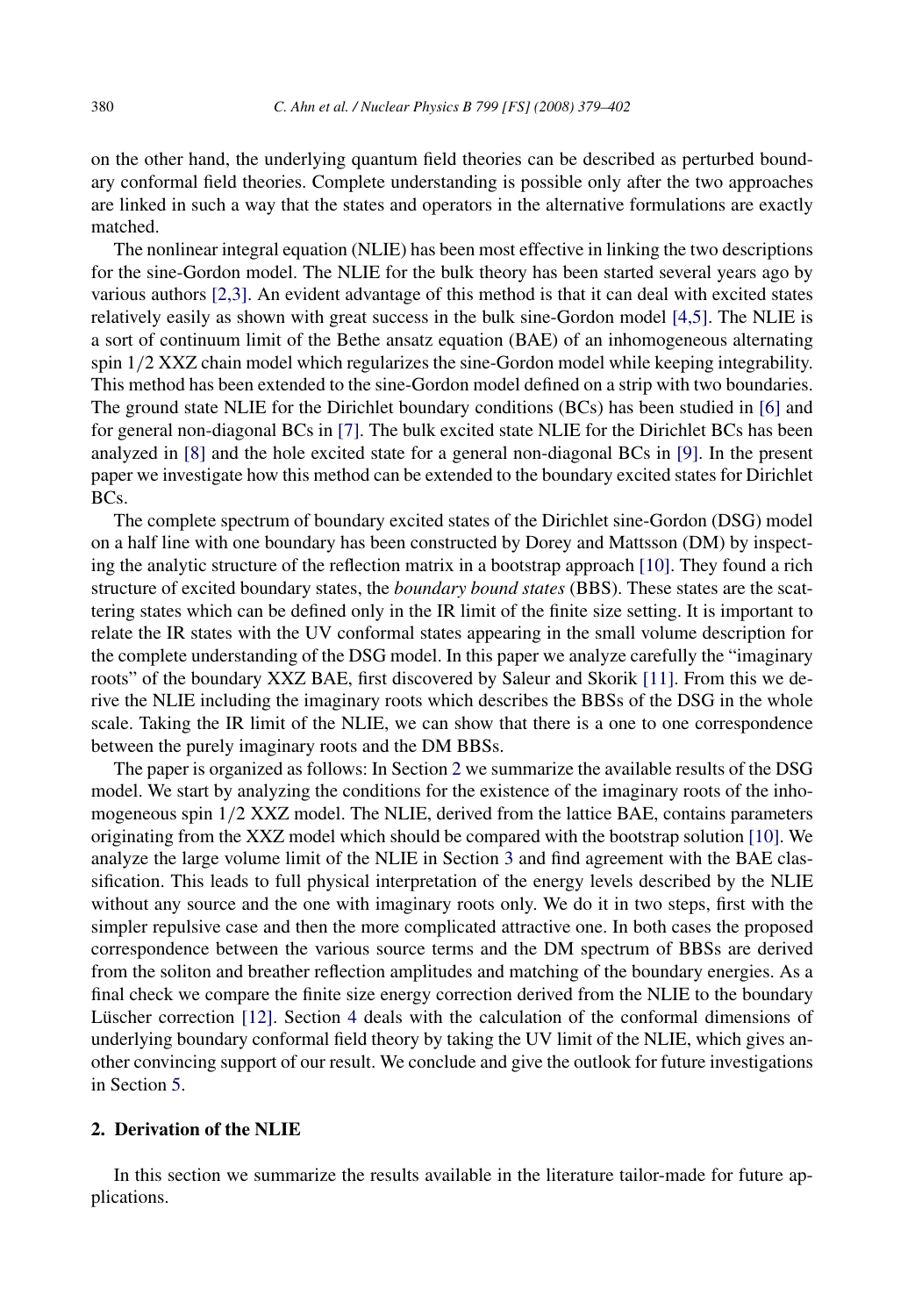### *2.1. Imaginary roots of the Bethe ansatz equation*

To derive the NLIE for the DSG model, we consider anti-ferromagnetic XXZ spin 1*/*2 model in a chain of *N* sites with lattice spacing *a*, coupled to parallel magnetic fields *h*− and *h*+ at the left and right boundaries, respectively. Its Hamiltonian is written as

$$
\mathcal{H}(\gamma, h_+, h_-) = -J \sum_{n=1}^{N-1} (\sigma_n^x \sigma_{n+1}^x + \sigma_n^y \sigma_{n+1}^y + \cos \gamma \sigma_n^z \sigma_{n+1}^z) + h_+ \sigma_1^z + h_- \sigma_N^z.
$$
 (1)

Here  $\sigma_n^{\alpha}$ ,  $\alpha = x, y, z$ , are Pauli matrices on the *n*th site and the anisotropy is  $0 \le \gamma \le \pi$ . Whenever necessary, we will use another coupling constant *p* defined by

$$
p = \frac{\pi}{\gamma} - 1, \quad 0 < p < \infty.
$$

The BAEs for the boundary XXZ chain (1) have been derived by Alcaraz et al. [\[13\]](#page-23-0) and Sklyanin [\[14\]](#page-23-0) using an algebraic Bethe ansatz approach. The BAEs are coupled equations for a set of *M* roots which have distinct values  $\theta_1, \ldots, \theta_M$  with  $M \le N/2$ ;

$$
[s_1(\theta_j + \Lambda)s_1(\theta_j - \Lambda)]^N s_{H_+}(\theta_j)s_{H_-}(\theta_j) = \prod_{k=1, k \neq j}^M s_2(\theta_j - \theta_k)s_2(\theta_j + \theta_k),
$$

where we introduced a short notation

$$
s_{\nu}(x) = \frac{\sinh\frac{\gamma}{\pi}(x + \frac{i\nu\pi}{2})}{\sinh\frac{\gamma}{\pi}(x - \frac{i\nu\pi}{2})}.
$$

The boundary parameters  $H_{\pm}$  in the BAEs are related to those in the Hamiltonian by

$$
h_{\pm} = \sin \frac{\pi}{p+1} \cot \frac{2\pi (H_{\pm} + 1)}{p+1}.
$$

In addition to real and complex roots, we are interested in the "imaginary" roots which have vanishing real parts. These objects, first observed by Saleur and Skorik [\[11\],](#page-23-0) depend on the boundary parameters of both sides independently. For simplicity, we set the value of *h*− so that it does not introduce any imaginary root and recall from [\[11\]](#page-23-0) how the existence and locations of the imaginary roots depend on the values of  $h_+$  in the limits when  $\Lambda \to \infty$  and  $N \to \infty$ . Defining *κj* by

$$
e^{\kappa_j} = s_1(\theta_j + \Lambda)s_1(\theta_j - \Lambda),
$$

one can see that an imaginary root with  $\theta_i = i u_i$  in the  $\Lambda \to \infty$  limit satisfies

$$
\kappa_j = 2A \sin \gamma \sin \frac{2\gamma u_j}{\pi} + O\left(e^{\frac{-4\gamma A}{\pi}}\right), \quad \text{with } A = \left[\cosh \frac{2\gamma A}{\pi}\right]^{-1}
$$

Now we look for some "string" solution in the form of

$$
\theta_j = i \left( -\frac{\pi H_+}{2} + j p \pi + \epsilon_j \right),\,
$$

where  $\epsilon_j$ 's are supposed to be exponentially small in the  $N \to \infty$  limit. Following [\[11\],](#page-23-0) we denote it as "*(n,m)* string" if *j* can take integer values from −*n* to *m*. Then, the BAEs take the

*.*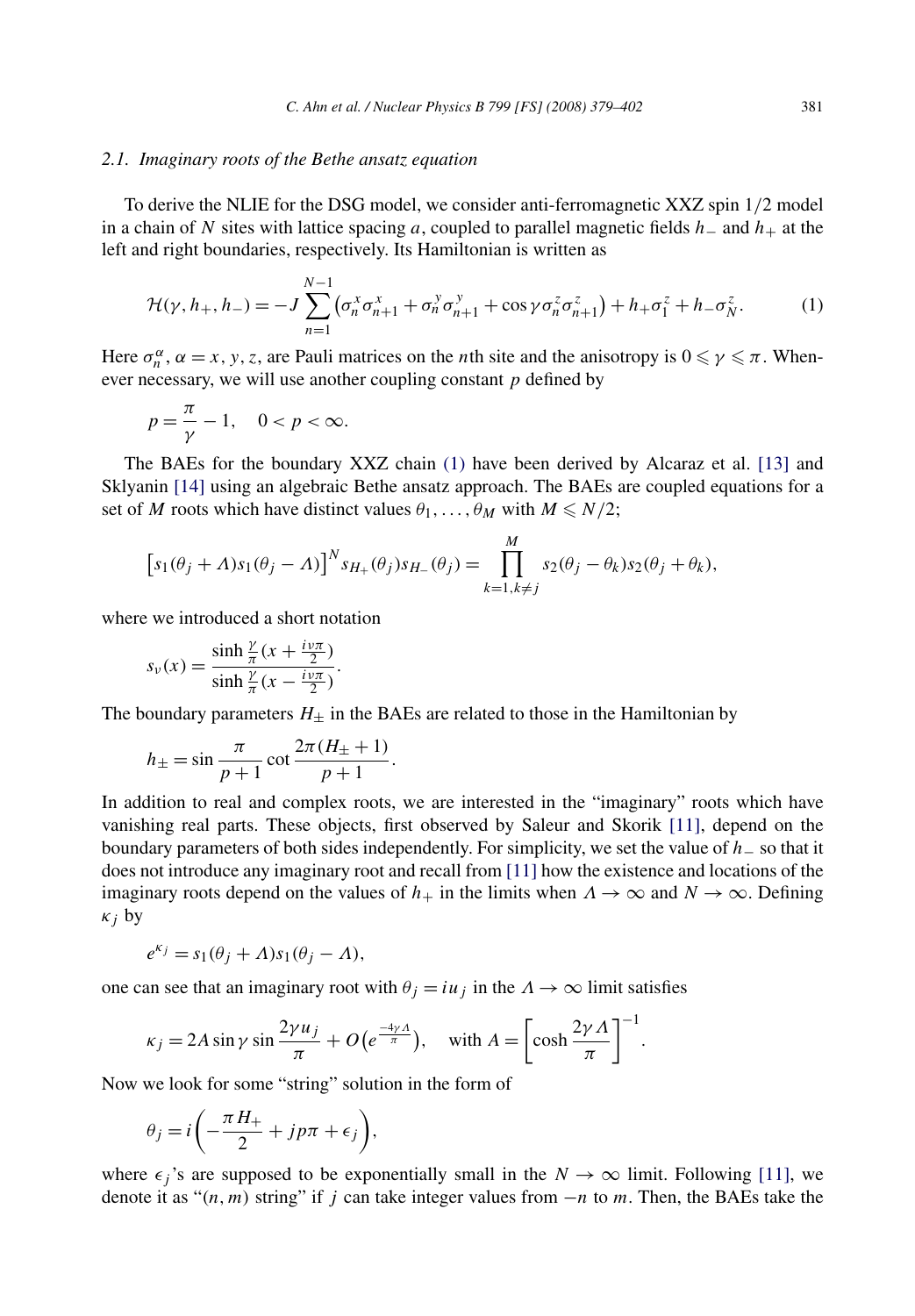<span id="page-3-0"></span>

Fig. 1. The boundary condition dependent factor of  $\kappa_j$  in the  $(n, m)$  string.

following form

$$
e^{K_m N} \propto \epsilon_m - \epsilon_{m-1}; \quad e^{K_{m-1} N} \propto \frac{\epsilon_{m-1} - \epsilon_{m-2}}{\epsilon_m - \epsilon_{m-1}}; \quad \dots; \quad e^{K_l N} \propto \frac{\epsilon_l - \epsilon_{l-1}}{\epsilon_{l+1} - \epsilon_l}; \quad \dots; e^{K_0 N} \epsilon_0 \propto \frac{\epsilon_0 - \epsilon_{-1}}{\epsilon_1 - \epsilon_0}; \quad e^{K_{-1} N} \propto \frac{\epsilon_{-1} - \epsilon_{-2}}{\epsilon_0 - \epsilon_{-1}}; \quad \dots; \quad e^{K_{-n+1} N} \propto \frac{\epsilon_{-n+1} - \epsilon_{-n}}{\epsilon_{-n+2} - \epsilon_{-n+1}}; e^{K_{-n} N} \propto \frac{1}{\epsilon_{-n+1} - \epsilon_{-n}},
$$

where we have omitted finite factors in the proportionality. Since all the  $\epsilon_j$  are small we can determine them recursively starting from both −*n* and *m*. They are consistent provided

$$
\kappa_m < 0, \quad \kappa_m + \kappa_{m-1} < 0, \quad \dots, \quad \kappa_m + \kappa_{m-1} + \dots + \kappa_1 < 0,\tag{2}
$$

$$
\kappa_{-n} > 0, \quad \kappa_{-n} + \kappa_{-n+1} > 0, \quad \dots, \quad \kappa_{-n} + \kappa_{-n+1} + \dots + \kappa_{-1} > 0,\tag{3}
$$

and

$$
\kappa_{-n} + \kappa_{-n+1} + \cdots + \kappa_{-1} + \kappa_0 + \kappa_m + \kappa_{m-1} + \cdots + \kappa_1 > 0.
$$

In solving these inequalities we are interested in the domain in  $H_{+}$  for a fixed p in which the  $(n, m)$  string can exists. Since at some point we want to make connection with the BBSs we introduce the parameter:

$$
H_{+} = p(1 - 2\xi_{+}/\pi).
$$

For small/large enough *ξ*+ the boundary state is absent and we are going to determine the value of  $\xi$ <sup>+</sup> at which such a string can enter/leave the physical strip. For this we plot  $\sin(\frac{2\gamma}{\pi}u_j)$  which is the relevant part of  $\kappa_j$  together with the  $(n, m)$  string on Fig. 1.

From (2) we can see that such a state appears when the average of  $u_1$  and  $u_m$  is exactly

$$
p\xi_0 = \frac{\pi}{2}(1 + p).
$$

So for the existence we need  $u_1 + u_m > \pi(p+1)$  that is

$$
\xi_{+} > \frac{\pi}{2p} - (m-1)\frac{\pi}{2}.
$$

From (3) we can see that  $u_{-n} > 0$  is also needed that is

$$
\xi_+ \geqslant (2n+1)\frac{\pi}{2}.
$$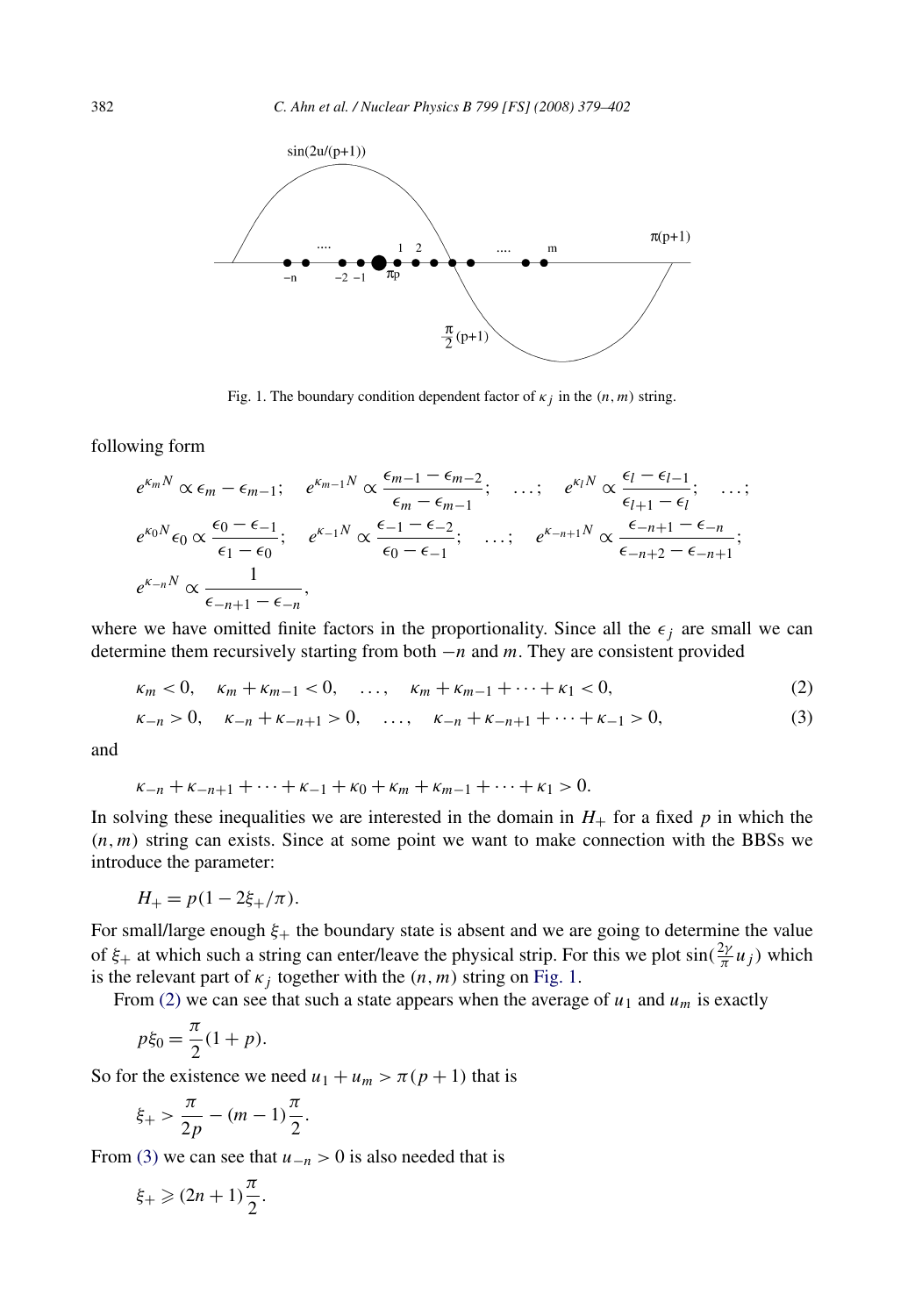<span id="page-4-0"></span>Finally from [\(3\)](#page-3-0) we can see that the state disappears when  $u_{-n} + u_m > \pi(p + 1)$  since we have too many points in the negative part of the sine function. So for the existence of the *(n,m)* string we also need

$$
\xi_{+} < \frac{\pi}{2p} + (n+2-m)\frac{\pi}{2}.
$$

## *2.2. NLIE: The continuum limit of the BAE*

Based on the BAE, the NLIE equation determining the counting function  $Z(\theta)$  in the continuum limit  $N \to \infty$  can be written as [\[8\]](#page-23-0)

$$
Z(\theta) = 2ML \sinh \theta + g(\theta|\{\theta_k\}) + P_{\text{bdry}}(\theta)
$$
  
- 2*i* Im  $\int dx G(\theta - x - i\epsilon) \log[1 - (-1)^{M_{SC}} e^{iZ(x + i\epsilon)}],$  (4)

where  $P_{\text{bdry}}(\theta)$  is the boundary contribution given by

$$
P_{\text{bdry}}(\theta) = 2\pi \int_{0}^{\theta} dx \left[ F(x, H_{+}) + F(x, H_{-}) + G(x) + J(x) \right],
$$
  
\n
$$
G(\theta) = \int_{-\infty}^{\infty} \frac{dk}{2\pi} \frac{\sinh \frac{\pi}{2} (p-1)k}{2\sinh \frac{\pi}{2} pk \cosh \frac{\pi}{2} k} e^{ik\theta}, \quad \text{for } |\text{Im}\,\theta| < \pi \min(1, p),
$$
  
\n
$$
J(\theta) = \int_{-\infty}^{\infty} \frac{dk}{2\pi} \frac{\sinh \frac{\pi}{4} (p-1)k \cosh \frac{\pi}{4} (p+1)k}{\sinh \frac{\pi}{2} pk \cosh \frac{\pi}{2} k} e^{ik\theta}, \quad \text{for } |\text{Im}\,\theta| < \frac{\pi}{2} \min(1, p),
$$
  
\n
$$
F(\theta, H) = \int_{-\infty}^{\infty} \frac{dk}{2\pi} \operatorname{sign}(H) \frac{\sinh \frac{\pi}{2} (p+1-|H|)k}{2\sinh \frac{\pi}{2} pk \cosh \frac{\pi}{2} k} e^{ik\theta}, \quad \text{for } |\text{Im}\,\theta| < \frac{\pi}{2} |H|.
$$
 (5)

We have introduced a mass scale *M* which will be identified with that of a soliton and the finite size *L* by

$$
L = Na, \qquad M = \frac{2}{a}e^{-A}.
$$

The "source" term is given by

$$
g(\theta | \{\theta_k\}) = \sum_k c_k [\chi_{(k)}(\theta - \theta_k) + \chi_{(k)}(\theta + \theta_k)],
$$

where

$$
\chi(\theta) = 2\pi \int_{0}^{\theta} dx G(x)
$$

and  $\{\theta_k\}$  is the set of position of the various objects (holes, close and wide roots, specials) characterizing a certain state. They satisfy the quantization rule

$$
Z(\theta_j) = 2\pi I_j, \quad I_j \in \mathbb{Z} + \frac{\rho}{2}, \ \rho = M_{SC} \text{ mod } 2.
$$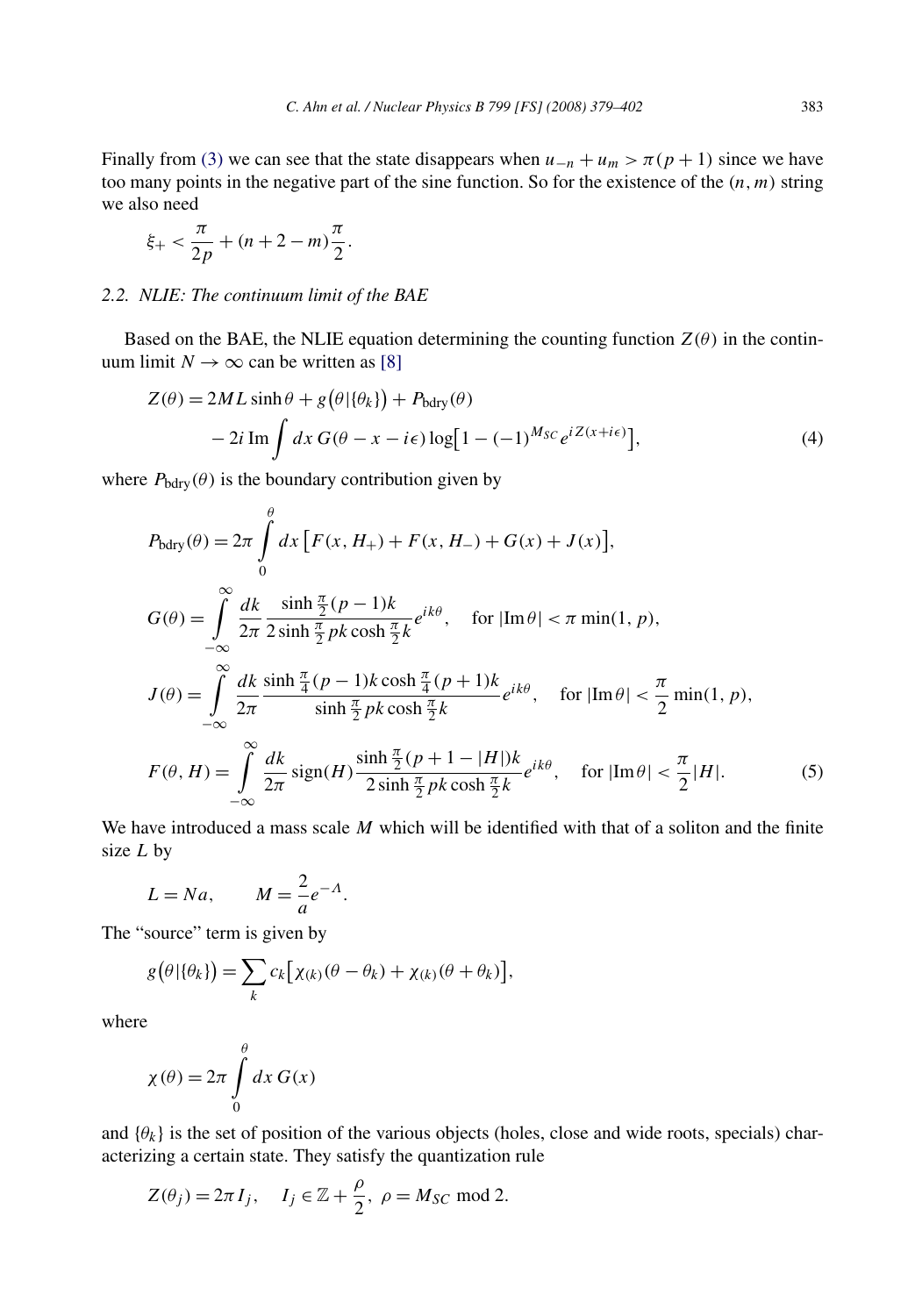The coefficients  $c_k$  are given by

 $c_k = \begin{cases} +1 & \text{for holes,} \\ -1 & \text{for all orb,} \end{cases}$ −1 for all other objects,

and for any function  $f(\theta)$  we define

$$
f_{(k)}(\theta) = \begin{cases} f_{\Pi}(\theta) & \text{for wide roots,} \\ f(\theta + i\epsilon) + f(\theta - i\epsilon) & \text{for special,} \\ f(\theta) & \text{for all other objects,} \end{cases}
$$

where the *second determination* of  $f(\theta)$  is defined by

$$
f_{\rm II}(\theta) = \begin{cases} f(\theta) + f(\theta - i\pi \operatorname{sign} \operatorname{Im} \theta) & \text{if } p > 1, \\ f(\theta) - f(\theta - i\pi p \operatorname{sign} \operatorname{Im} \theta) & \text{if } p < 1, \end{cases} \quad \text{for } |\operatorname{Im} \theta| > \pi \min(1, p).
$$

For the vacuum state containing real roots only, Eq. [\(4\)](#page-4-0) coincides with the one found some years ago in [\[6\].](#page-23-0) Once the equation is solved for  $Z(\theta + i\epsilon)$  one can use this result to compute the  $Z(\theta)$  function at any value in the analyticity strip  $|\text{Im }\theta| < \pi$  min(1, p), provided the function  $P_{\text{bdry}}(\theta)$  is well defined there. To extend the function outside this analyticity strip one has to resort to the following modification of the NLIE

$$
Z(\theta) = 2ML \sinh_{\Pi} \theta + g_{\Pi}(\theta | \{\theta_k\}) + P_{\text{bdry\,II}}(\theta)
$$

$$
- 2i \operatorname{Im} \int dx \, G_{\Pi}(\theta - x - i\epsilon) \log[1 - (-1)^{M_{SC}} e^{iZ(x + i\epsilon)}].
$$

The continuum limit of the counting equation which restrict the allowed root configuration is given by

$$
N_H - 2N_S = \frac{1}{2} \left( \text{sign}(H_+) + \text{sign}(H_+) \right) - 1 + M_C + 2M_W \, \text{step}(p-1) + m. \tag{6}
$$

(The integer *m* appearing here is related to possible winding of the sine-Gordon field, see next section.)

Once  $Z(\theta)$  is known, it can be used to compute the energy. It is composed of bulk and boundary terms whose expression can be found in [\[6\]](#page-23-0) and a Casimir energy scaling function given by

$$
E = M \sum_{k} c_k \cosh(k) \theta_k - M \int \frac{dx}{4\pi} \sinh x Q(x);
$$
  

$$
Q(x) = 2 \operatorname{Im} \log[1 - (-1)^{M_{SC}} e^{i Z(x + i\epsilon)}].
$$
 (7)

#### *2.3. Relation to boundary sine-Gordon model*

The continuum limit of the inhomogeneous XXZ spin 1*/*2 chain describes the sine-Gordon model. If we introduce diagonal ( $\sigma$ <sub>z</sub> only) boundary condition on the spin chain, the continuum limit should describe the DSG model, whose action can be written as

$$
\mathcal{A}_{\rm DSG} = \frac{1}{2} \int_{-\infty}^{\infty} dt \int_{0}^{L} dx \left[ (\partial_{\mu} \phi)^{2} + \frac{2m_{0}^{2}}{\beta^{2}} \cos \beta \phi \right]
$$

<span id="page-5-0"></span>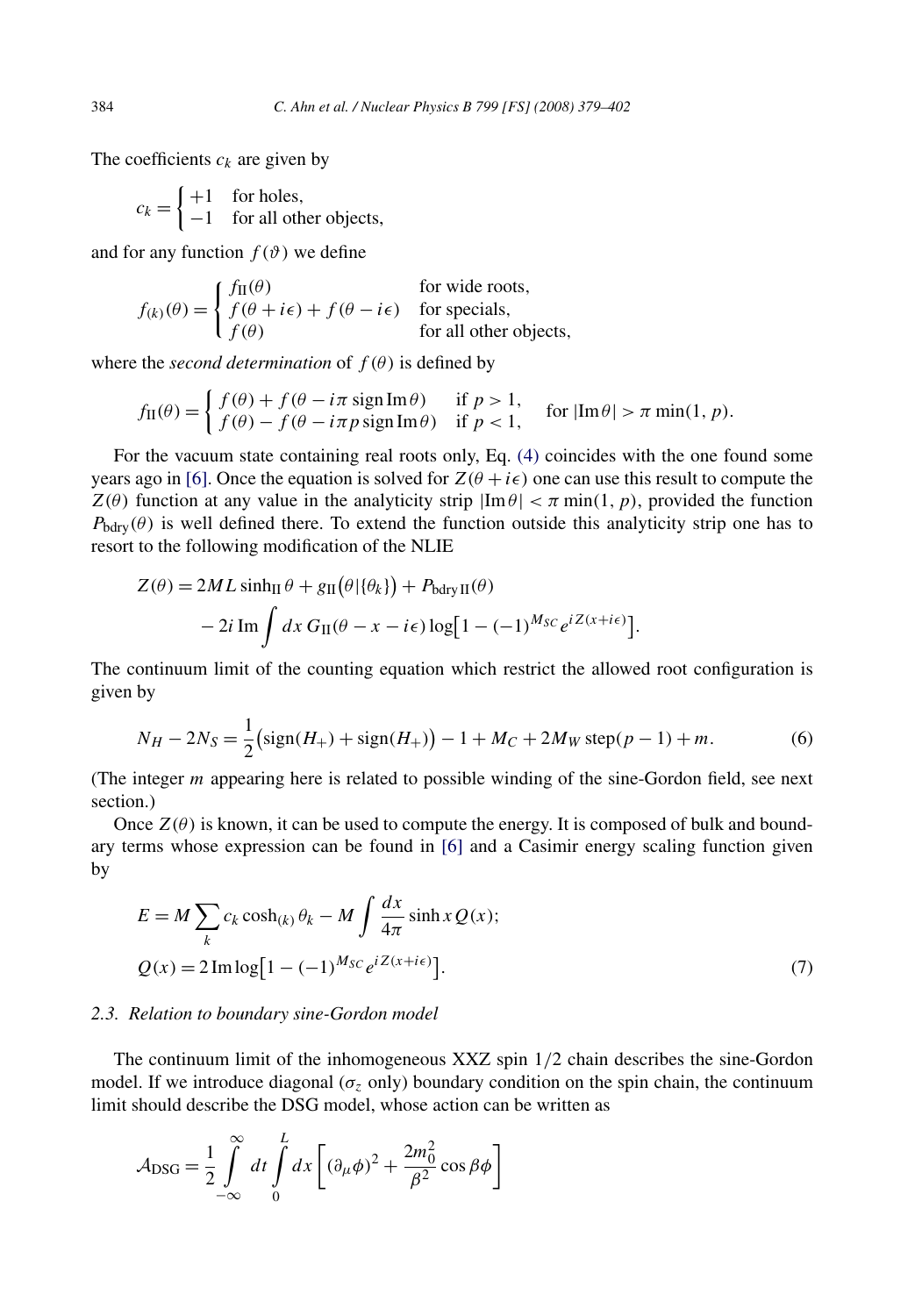<span id="page-6-0"></span>with the Dirichlet boundary conditions

$$
\phi(0, t) \equiv \phi_{-} + \frac{2\pi}{\beta} m_{-}; \quad \phi(L, t) = \phi_{+} + \frac{2\pi}{\beta} m_{+}, \quad m_{\pm} \in \mathbb{Z}.
$$

Notice that the bulk and boundary parameters of the DSG and spin chain models are related by [\[6\]](#page-23-0)

$$
p^{-1} = \frac{8\pi}{\beta^2} - 1; \qquad H_{\pm} = p\left(1 \mp \frac{8}{\beta}\phi_{\pm}\right).
$$
 (8)

This model has several important applications ranging from condensed matter physics to string theory. An important feature of the DSG model is the conservation of the topological charge

$$
Q = \frac{\beta}{2\pi} \left[ \int\limits_0^L dx \, \frac{\partial}{\partial x} \phi(x, t) - \phi_+ + \phi_- \right] = m_+ - m_- \in \mathbb{Z}.
$$

The model enjoys the discrete symmetry of the field  $\phi \to \phi + \frac{2\pi}{\beta}m$  and simultaneously  $\phi_{\pm} \to$  $\phi_{\pm} + \frac{2\pi}{\beta}m$  (*m* ∈ Z). The charge conjugation symmetry  $\phi \to -\phi$  sending solitons into antisolitons is also guaranteed, provided  $\phi_{\pm} \rightarrow -\phi_{\pm}$  simultaneously.

The well-known bulk particle spectrum of sine-Gordon model is composed of solitons and anti-solitons with topological charge 1 and  $-1$  respectively, and their bound states known as anti-solitons with topological charge 1 and  $-1$  respectively, and their bound states known as<br>breathers in the *attractive* regime  $0 < \beta \le \sqrt{4\pi}$  and of course they are also part of the DSG spectrum. Another important part of the spectrum of the DSG model in the half line theory—i.e. in the presence of one boundary only—is the complicated spectrum of the BBSs described in [\[10\].](#page-23-0) In addition to the bulk S-matrices [\[15\]](#page-23-0) and boundary reflection matrices for the soliton or anti-solitons [\[1\],](#page-23-0) the complete excited boundary reflection matrices in the presence of the BBSs have been found in [\[10\].](#page-23-0)

The DM result on the BBSs of the half line theory can be summarized as follows. First, define two sets of variables

$$
v_n = \xi p - \frac{(2n+1)\pi p}{2} = v_0 - np\pi; \quad n \ge 0,
$$
  

$$
w_m = \pi - \xi p - \frac{(2m-1)\pi p}{2} = \pi - \nu_{-m},
$$

where the bootstrap parameters  $p$  and  $\xi$  are related to those of the Lagrangian as

$$
\frac{p+1}{p} = \frac{8\pi}{\beta^2}; \qquad \xi_{\pm} = \frac{4\pi}{\beta}\phi_{\pm}.
$$
\n
$$
(9)
$$

Whenever a condition

$$
\frac{\pi}{2} > \nu_{n_1} > w_{m_2} > \nu_{n_2} > \dots > w_{m_k} > \nu_{n_k} > \dots > 0
$$
\n(10)

is satisfied, a BBS can exist. If the last variable is of *ν* type, then the BBS is denoted as

$$
|1; n_1, m_1, \ldots, n_{k-1}, m_{k-1}, n_k\rangle
$$

and if it is of *w* type, then the state is denoted as

|0; *n*1*,m*1*,...,nk*<sup>−</sup>1*,mk*<sup>−</sup>1*,nk,mk.*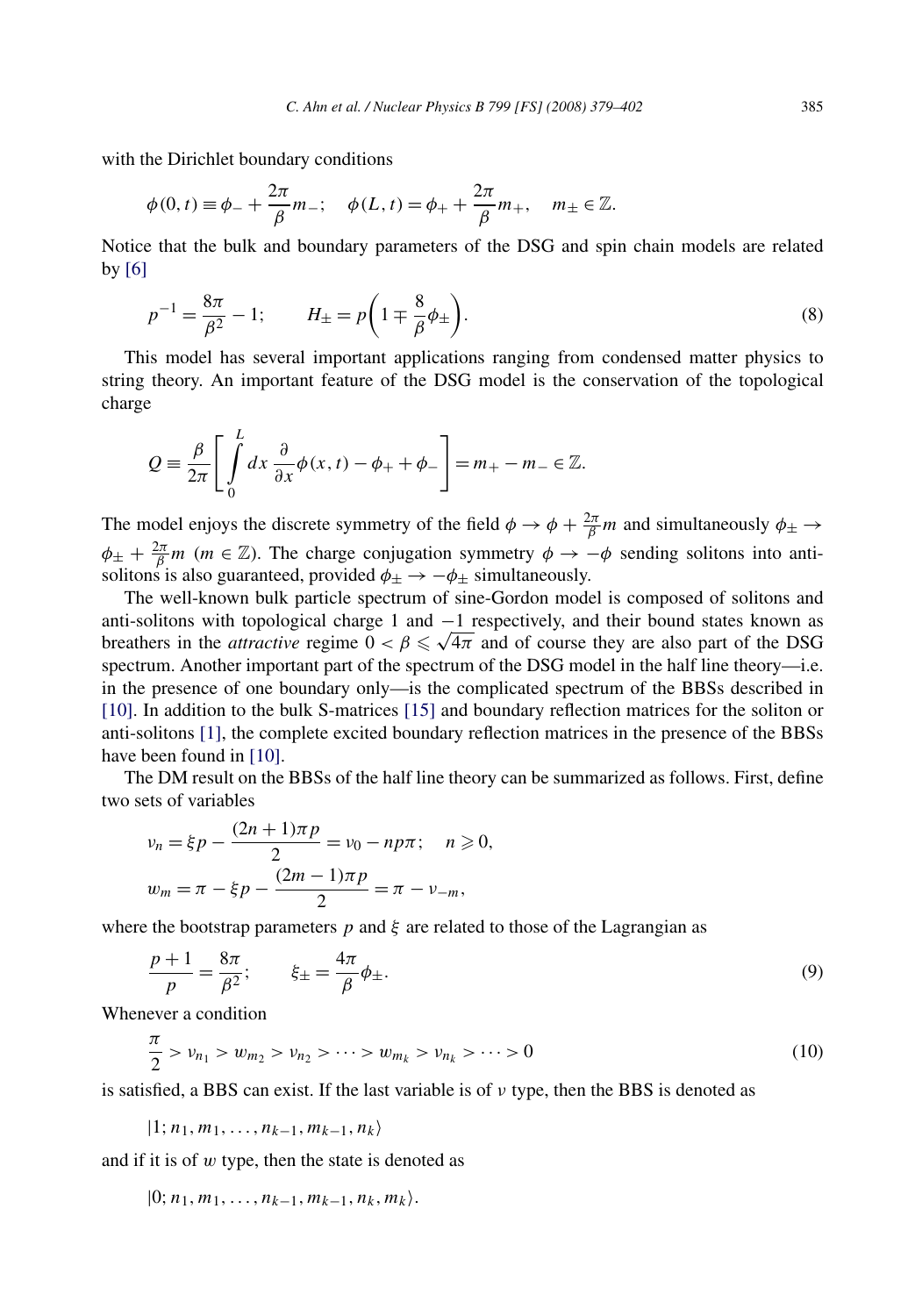The energy of such a state relative to the ground state is given by

$$
E_{|0/1;n_1,m_1,...,n_{k-1},m_{k-1},...\}} = \sum_j M \cos \nu_{n_j} + \sum_j M \cos w_{m_j}.
$$

The boundary reflection matrix on excited boundaries can also be derived. We denote by  $P_{|0\rangle}^+(\xi,\theta)$  the boundary reflection matrix element of a soliton on the ground state boundary. The boundary parameter dependent part reads as [\[11\]](#page-23-0)

$$
-i\frac{d}{d\theta}\log\frac{P_{|0\rangle}^{+}(\theta,\xi)}{R_{0}(\theta)} = \int_{-\infty}^{\infty} dk \, e^{ik\theta} \frac{\sinh(\frac{\pi}{2}(1+\frac{2\xi p}{\pi})k)}{2\sinh\frac{\pi}{2}pk\cosh\frac{\pi}{2}k}.
$$
\n(11)

The reflection factor of solitons on the  $|1; 0\rangle$  excited boundary is given by

$$
P_{|1;0\rangle}^{+}(\theta,\xi) = P_{|0\rangle}^{+}(\theta,\xi)a(\theta - i\nu_{0})a(\theta + i\nu_{0}) \equiv P_{|1\rangle}^{+}(\theta,\xi),
$$
\n(12)

where  $a(\theta) = e^{i\chi(\theta)}$  describes the soliton–soliton S-matrix element. The reflection factor on the general boundary is given by

$$
P_{|0/1;n_1,m_1,...,n_{k-1},m_{k-1},...}^{+} = P_{|0/1}^{+} \prod_{k} \frac{a(\theta - i\nu_{n_k})a(\theta + i\nu_{n_k})}{a(\theta - i\nu_0)a(\theta + i\nu_0)} \prod_{k} \frac{a(\theta - i\nu_{m_k})a(\theta + i\nu_{m_k})}{a(\theta - i\nu_0)a(\theta + i\nu_0)}.
$$

Using the identity

$$
\frac{a(\theta - iw_{m_k})a(\theta + iw_{m_k})a(\theta - i(\pi - w_{m_k}))a(\theta + i(\pi - w_{m_k}))}{a(\theta - iv_0)a(\theta + iv_0)a(\theta - iw_0)a(\theta + iw_0)} = 1
$$
\n(13)

which comes from the unitarity and crossing symmetry of the bulk S-matrix, the general reflection factor is equivalent to

$$
P_{|0/1;n_1,m_1,...,n_{k-1},m_{k-1},...}^{+} = P_{|0/1}^{+} \prod_{k} \frac{a(\theta - i\nu_{n_k})a(\theta + i\nu_{n_k})}{a(\theta - i(\pi - w_{m_k}))a(\theta + i(\pi - w_{m_k}))}.
$$

On physical grounds one expects that the DSG model on the strip with two boundaries should have in general pairs of the DM type BBS in the spectrum when  $L \to \infty$ . In this paper we consider a somewhat simpler situation where the boundary parameters on one boundary do not allow any DM bound state. In this case, one expects that only one set of the DM BBSs are present in  $L \to \infty$  limit. In the following we show how the solutions of the NLIE with purely imaginary roots meet this expectation.

## **3. Large volume behavior of the NLIE**

In this section we provide the interpretation of the boundary strings of the NLIE in the large volume limit by mapping them to the boundary bound states classified by DM. First we show that the asymptotic analysis for the existence of a boundary string in NLIE is equivalent to the BAE analysis, then we focus on their interpretation. For pedagogical reasons we present the results for the repulsive regime first, where we have at most one BBS and then turn to the more complicated problem of the attractive regime. Finally we confirm our findings by calculating the boundary Lüscher corrections for the ground-states.

<span id="page-7-0"></span>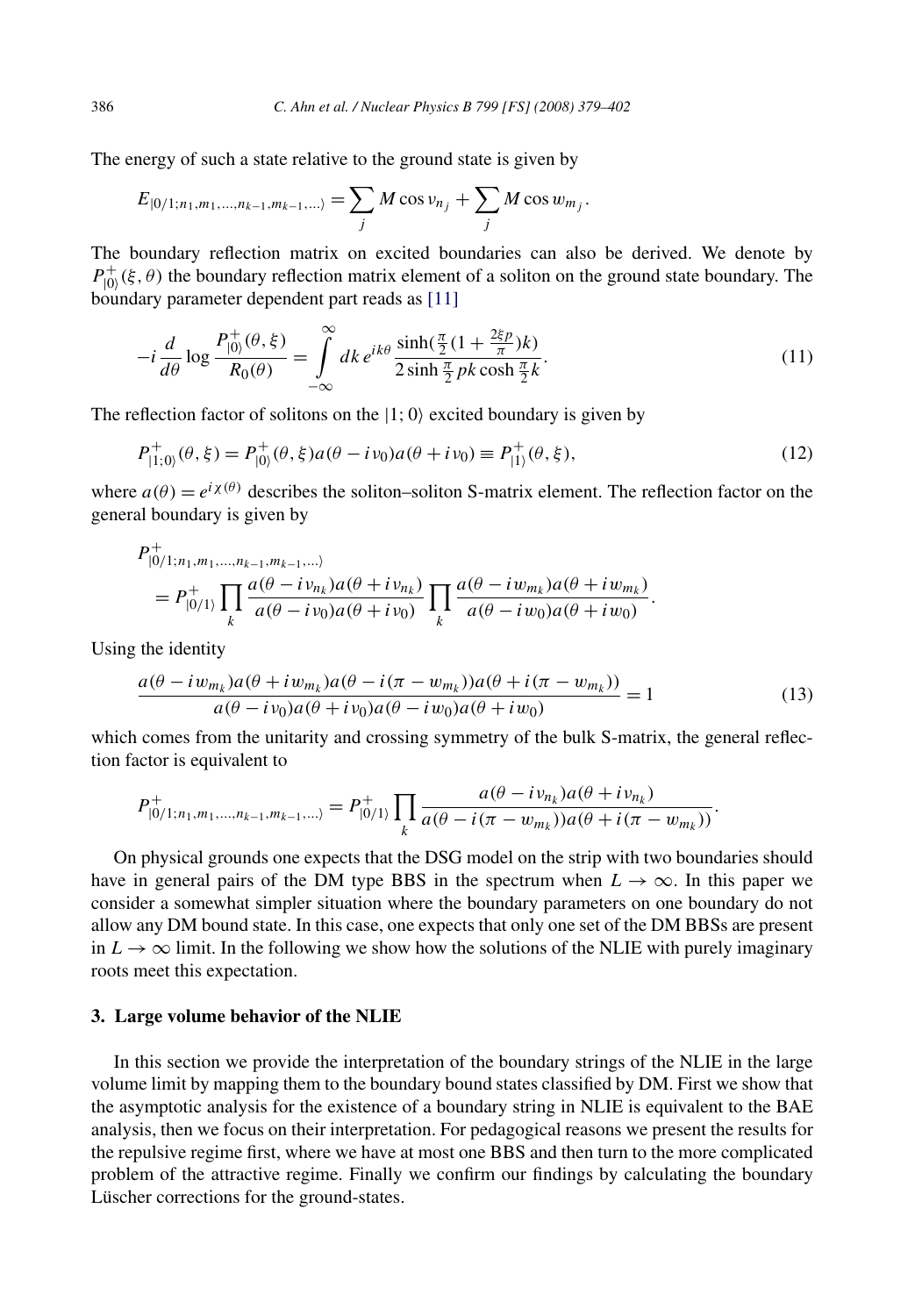## <span id="page-8-0"></span>*3.1. Large volume analysis of the boundary excited state NLIE*

The aim of this subsection is to replace the  $\epsilon$  analysis for the  $(n, m)$  strings in the BAE by a source term analysis in the infrared (IR) limit of the NLIE [\(4\).](#page-4-0) In this analysis the counting function  $Z(\theta)$  is replaced by its asymptotic (large volume) form:

$$
Z(\theta) = 2ML \sinh \theta + P_{\text{bdry}}(\theta) - \sum_{k} (\chi(\theta - \theta_k) + \chi(\theta + \theta_k)), \tag{14}
$$

and the quantization condition is obtained from

$$
e^{iZ(\theta_j)} = 1, \quad j = 1, \dots \tag{15}
$$

Using the relations [\(8\) and \(9\)](#page-6-0) the boundary parameters  $H_{\pm}$  are related to the DM  $\xi_{\pm}$  parameters as

$$
H_{\pm} = p \left( 1 \mp \frac{2\xi_{\pm}}{\pi} \right). \tag{16}
$$

Some care is required for Eqs. (14), (15) since one may have to use  $\chi_{\text{wide}}(\theta)$  instead of  $\chi(\theta)$ depending on the location of the roots and also the second determination form of all the quantities. The expectation is that from this asymptotic analysis one can obtain the same string like objects as from the  $\epsilon$  analysis in the BAE. This would confirm the relevance of the results of the  $\epsilon$  analysis, as here we work with the (large volume limit of the) exact ground state(s) as opposed to the pseudo-vacuum in the  $\epsilon$  analysis.

In this analysis we keep *H*− in the domain where we expect no bound state on this boundary  $(0 < H<sub>-</sub> < 2p)$  while we let  $H<sub>+</sub>$  to move from a similar domain into  $-1 < H<sub>+</sub> < 0$  where bound states are expected. Consider first the zero string case when in Eq. (14) there are just two source terms with  $\pm\theta_0$  and assume  $H_+$  is positive  $0 < H_+$  (i.e.  $\xi_+ < \pi/2$ ). Using the well-known identity

$$
e^{iP_{\text{bdry}}(\theta)} = -\frac{P_{|0\rangle}^{+}(\theta, \xi_{+}) P_{|0\rangle}^{+}(\theta, \xi_{-})}{a(2\theta)},
$$
\n(17)

where  $P_{|0\rangle}^{+}(\theta, \xi)$  is the Ghoshal–Zamolodchikov ground state soliton reflection amplitude [\(11\)](#page-7-0) and  $a(\theta)$  denotes the bulk soliton–soliton scattering the only equation in Eq. (15) becomes:

$$
e^{i2ML\sinh\theta_0}\frac{P_{|0\rangle}^+(\theta_0,\xi_+)P_{|0\rangle}^+(\theta_0,\xi_-)}{a(2\theta_0)a(2\theta_0)}=1.
$$

An imaginary root corresponding to a BBS would show up in the form of a solution  $\theta_0 = iv_0 + \epsilon$ with  $v_0$  in the physical domain  $(0 < v_0 < \frac{\pi}{2})$  and  $\epsilon \to 0$  for  $L \to \infty$ . This can happen only if  $iv_0$  is a pole of one of the  $P^+$ 's. However, they have no poles in the physical strip when both  $\xi_{\pm} < \frac{\pi}{2}$ . (Note that the *a*'s in the denominator cancel also the boundary independent poles of the two  $P^{\ddagger}$ 's.) Thus for both  $H_{\pm}$  positive this asymptotic analysis gives no hint of a bound state. This is also consistent with the counting equation [\(6\)](#page-5-0) that for  $H_{\pm} > 0$  and  $N_H = 0$  allows only a solution with  $M_c = 0$ .

Now let  $H_+$  become negative, but still consider the zero string case since the counting equation now allows  $M_c = 1$ . The crucial observation is that the exponential of *iP*<sub>bdry</sub>( $\theta$ ) contains in this case the excited state soliton reflection amplitude  $P_{|1;0\rangle}^+$   $(\theta, \xi_+)$ :

$$
e^{i P_{\text{bdry}}(\theta)}\big|_{-1
$$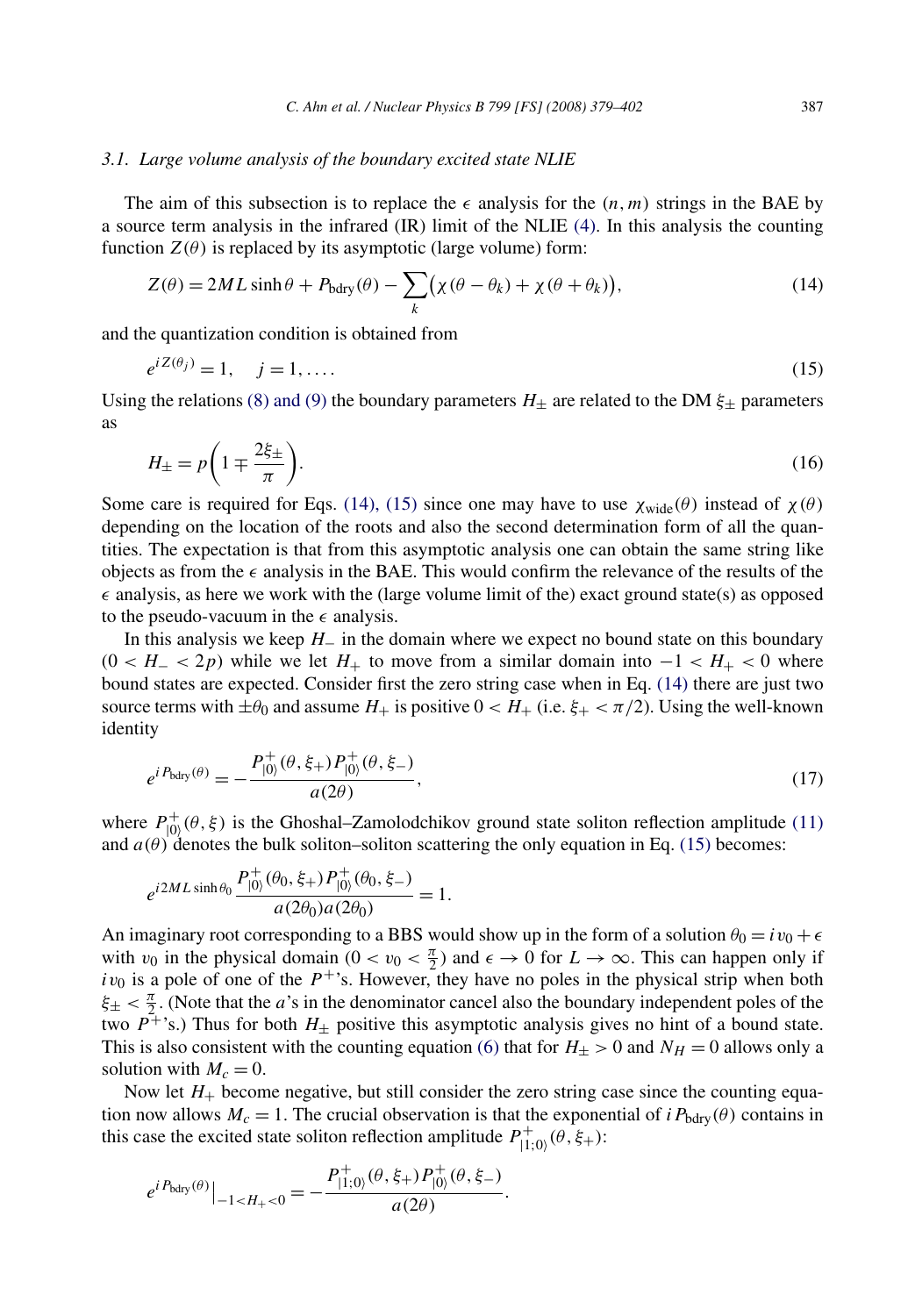In DM [\[10\]](#page-23-0)  $P_{|1;0\rangle}^+(\theta, \xi_+)$  is expressed in two equivalent ways:

$$
P_{|1;0\rangle}^{+}(\theta, \xi_{+}) = P_{|0\rangle}^{+}(\theta, \xi_{+}) a(\theta - \nu_{0}) a(\theta + \nu_{0}),
$$
  

$$
P_{|1;0\rangle}^{+}(\theta, \xi_{+}) = \overline{P_{|0\rangle}^{-}(\theta, \xi_{+})} = P_{|0\rangle}^{+}(\theta, \xi_{+} - \frac{\pi}{p} - \pi).
$$

The first form is natural from the bootstrap point of view and makes it easy to see that  $P_{|1,0\rangle}^+(\theta, \xi_+)$  has poles at *iv*<sub>0</sub> and at *iv*−*N* for  $\hat{N} = 1, 2, \dots$ , while the second form (where the over-line describes the transformation  $\xi_+ \to \pi(1 + p^{-1}) - \xi_+$ ) is useful to verify the integral representation. To support the claim we write here  $F(\theta, H_+)$  for  $H_+ > 0$ :

$$
F(\theta, H_{+}) = \int_{-\infty}^{\infty} \frac{dk}{2\pi} e^{ik\theta} \frac{\sinh(kp(\xi_{+} + \frac{\pi}{2p}))}{2\sinh\frac{p\pi}{2}k\cosh\frac{\pi}{2}k},
$$

and for  $H_+ < 0$ :

$$
F(\theta, H_{+}) = \int_{-\infty}^{\infty} \frac{dk}{2\pi} e^{ik\theta} \frac{\sinh(kp(\xi_{+} - \pi - \frac{\pi}{2p}))}{2\sinh\frac{p\pi}{2}k\cosh\frac{\pi}{2}k},
$$

showing that they are indeed connected by the transformation in the second DM form. Note that this implies that in this domain of  $H_{+}$  the integral equation describes the excited state  $|1; 0\rangle$ .

Using this observation in Eq. [\(15\)](#page-8-0) leads to the quantization condition

$$
e^{i2ML\sinh\theta_0} \frac{P_{|1;0\rangle}^+(\theta_0,\xi_+) P_{|0\rangle}^+(\theta_0,\xi_-)}{a(2\theta_0)a(2\theta_0)} = 1.
$$
 (18)

Since  $P_{|1;0\rangle}^+(\theta, \xi_+)$  has poles in the physical strip this equation admits a bound state solution

$$
\theta_0 = i(v_0 + \epsilon)
$$
 with  $\epsilon \sim Re^{-2ML \sin v_0}$ 

(where *iR* is the residue of the pole at  $i v_0$ ) satisfying the requirements described earlier. Eq. (18) is correct if  $\theta_0$  is in the first determination; but this condition is met in a domain where  $\xi_+$  just exceeds  $\pi/2$  ( $H_+$  is just below 0) both in the  $p > 1$  (repulsive) and in the  $p < 1$  (attractive) domains. Even for these  $\xi_+$ 's the poles of  $P_{|1,0\rangle}^+(\theta, \xi_+)$  at  $i\nu_{-N}$  are in the second determination thus cannot be used to find solutions to Eq. (18) since the form of the equation changes there. Furthermore in the repulsive regime also the counting equation would require to introduce something else (possibly moving objects) to compensate the presence of the wide roots.

If  $\xi$ <sub>+</sub> exceeds  $3\pi/2$  then also *iv*<sub>0</sub> gets into second determination ( $\nu$ <sub>0</sub> >  $p\pi$ ) and we have to reconsider the asymptotic analysis and the solution we found even for the zero string case. (Since  $\xi_+ \leq \xi_{\text{max}} = \frac{\pi}{2}(1 + p^{-1}), \xi_+ = 3\pi/2$  is in this allowed range only if  $p < 1/2$  in the attractive domain.) In the quantization condition, Eq. [\(15\),](#page-8-0) now  $Z(\theta_0)$ <sub>II</sub> appears, where

$$
Z(\theta_0)_{II} = 2ML(\sinh\theta_0 - \sinh(\theta_0 - ip\pi)) + P_{\text{bdry}}(\theta_0) - P_{\text{bdry}}(\theta_0 - ip\pi) - \text{source}
$$

with

$$
source = (\chi(2\theta_0) + \chi(2\theta_0 - 2ip\pi) - 2\chi(2\theta_0 - ip\pi)).
$$

As a consequence Eq. [\(15\)](#page-8-0) now takes the form: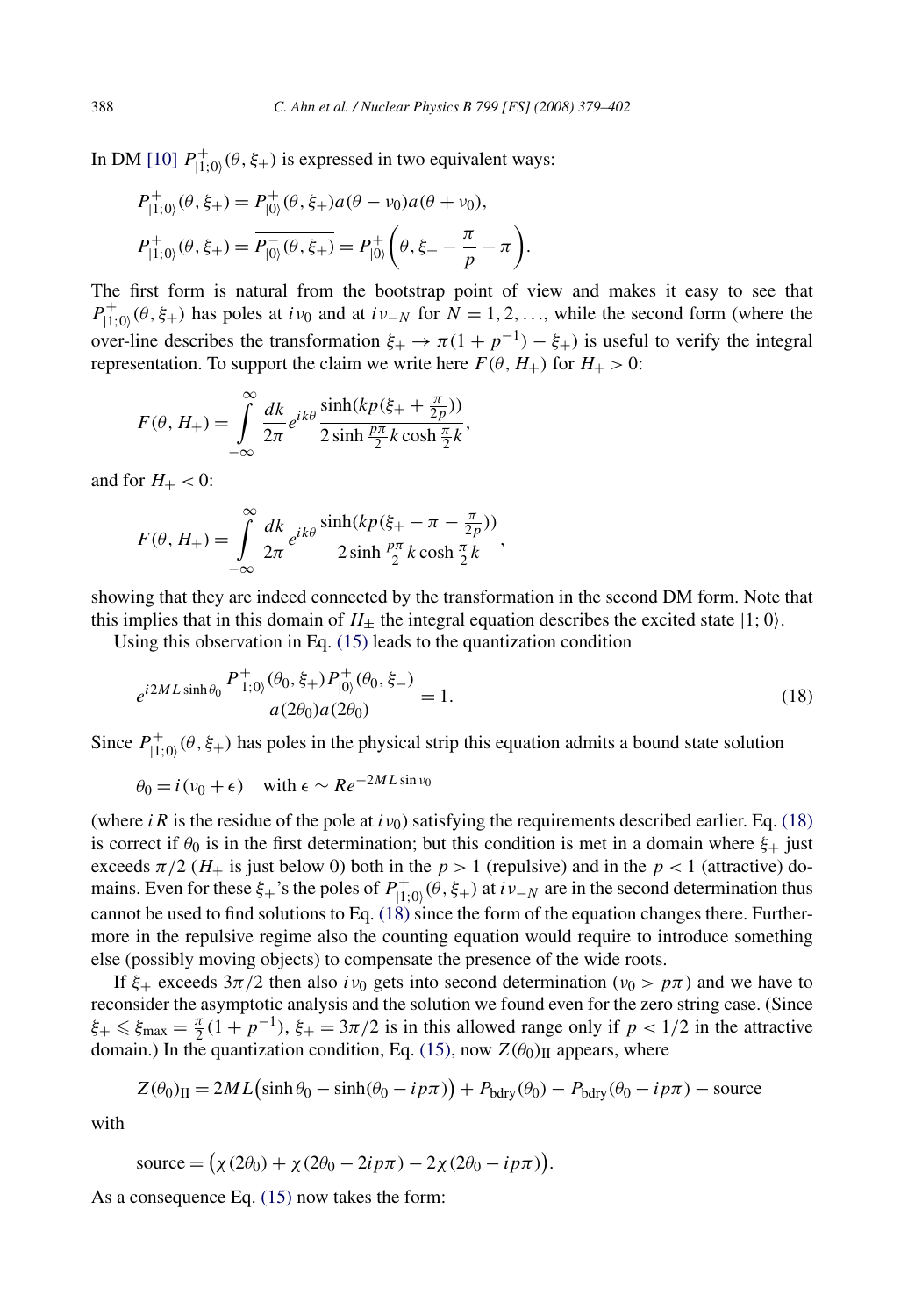$$
e^{i2ML(\sinh\theta_0 - \sinh(\theta_0 - i p\pi))} \frac{P_{|1;0\rangle}^+ (\theta_0, \xi_+) P_{|0\rangle}^+ (\theta_0, \xi_-)}{a(2\theta_0)a(2\theta_0)} \times \frac{(a(2\theta_0 - i p\pi))^2}{P_{|1;0\rangle}^+ (\theta_0 - i p\pi, \xi_+) P_{|0\rangle}^+ (\theta_0 - i p\pi, \xi_-)} = 1.
$$
\n(19)

Note that the  $P_{|1;0\rangle}^+$  in the denominator cancels all but the *i*  $v_0$  pole of  $P_{|1;0\rangle}^+$  in the numerator, thus Eq. (19) admits only a bound state solution of the form

$$
\theta_0 = i(\nu_0 + \epsilon)
$$
 with  $\epsilon \sim Re^{-2ML(\sin \nu_0 - \sin(\nu_0 - p\pi))}$ .

Thus the asymptotic analysis gives a possibility for a zero string bound state solution if  $H_+ < 0$ independently whether  $i\nu_0$  is in the first or in the second determination. However, since the source terms are different in the two cases ( $\chi \rightarrow \chi_{\text{wide}}$  for  $i\nu_0$  in the second determination), the interpretation of the bound states is different: while in the first case it corresponds to the ground state, in the second it corresponds to the state  $|1; 1\rangle$  as described in Section [3.2.](#page-11-0)

Let us now turn to longer strings that may appear only in the attractive regime, where wide roots can be added freely to the NLIE since their number cancels from the counting equation [\(6\).](#page-5-0) To describe how these string like structures appear form Eq. [\(15\)](#page-8-0) note that most of the imaginary roots of the string are in the second determination thus Eq. [\(15\)](#page-8-0) takes the form

$$
Z(\theta) = 2ML \sinh \theta + P_{\text{bdry}}(\theta) - \sum_{j=n}^{-m} \left( \chi_{\text{II}}^{-} (\theta - \theta_j) + \chi_{\text{II}}^{+} (\theta + \theta_j) \right).
$$

The location of the roots are  $\theta_j = iv_j + i\epsilon_j(L)$ , where we suppose that  $\epsilon_j(L) \to 0$  as  $L \to \infty$ . If Im( $\theta_n$ ) < p $\pi$  then the term corresponding to  $j = n$  in the sum is replaced with  $\chi(\theta - \theta_n)$  +  $\chi(\theta + \theta_n)$ . The other terms are defined as  $f_{\text{II}}^{\pm}(\theta) = f(\theta) - f(\theta \mp i\pi p)$ . We also suppose that Im( $\theta$ <sup>−</sup>*m*) <  $\pi$  since we need a BBS state with non-vanishing energy.

The position of the roots is determined by the quantization condition  $e^{iZ_{\text{II}}^{+}(\theta_k)} = 1$  for wide roots and  $e^{iZ(\theta_n)} = 1$  for the close root if there is one. The condition can be written as

$$
e^{2iML\sinh_{\Pi}^{+}(\theta_{k})}\frac{e^{iP_{\text{bdry}}^{+}(\theta_{k})}}{a(2\theta_{k})}\frac{a(2\theta_{k}-i\pi p)^{2}}{a(2\theta_{k}-2i\pi p)}\prod_{j\neq k}\frac{1}{a_{\Pi}^{+}(\theta_{k}+\theta_{j})_{\Pi}^{+}a_{\Pi}^{-}(\theta_{k}-\theta_{j})_{\Pi}^{+}}=1.
$$
 (20)

Since  $e^{-2ML\sin v_k} \to 0$  in the limit  $L \to \infty$  we have to analyze the singularity structure of the function appearing in Eq. (20). The analysis of the zero string case showed that  $\frac{e^{iP_{\text{bdryII}}^+ (\theta_k)}}{a(2\theta_k)}$  has a pole at  $\theta = i v_0$ . Furthermore

$$
a_{\text{II}}^-(\theta)_{\text{II}}^+ = \frac{a^2(\theta)}{a(\theta + i\pi p)a(\theta - i\pi p)}
$$

has a pole at  $\theta = i\pi p$  and a zero at  $\theta = -i\pi p$ . Focusing on the divergent terms in Eq. (20) one obtains the equations:

$$
e^{(\lambda_{n+1}-\lambda_n)L} \propto \epsilon_n - \epsilon_{n-1}; \quad e^{(\lambda_n-\lambda_{n-1})L} \propto \frac{\epsilon_{n-1} - \epsilon_{n-2}}{\epsilon_n - \epsilon_{n-1}}; \quad \dots;
$$
  
\n
$$
e^{(\lambda_k-\lambda_{k-1})L} \propto \frac{\epsilon_{k-1} - \epsilon_{k-2}}{\epsilon_k - \epsilon_{k-1}}; \quad \dots; \quad e^{(\lambda_2-\lambda_1)L} \propto \frac{\epsilon_1 - \epsilon_0}{\epsilon_2 - \epsilon_1}; \quad e^{(\lambda_1-\lambda_0)L} \propto \epsilon_0 \frac{\epsilon_0 - \epsilon_{-1}}{\epsilon_1 - \epsilon_0};
$$
  
\n
$$
e^{(\lambda_0-\lambda_{-1})L} \propto \frac{\epsilon_{-1} - \epsilon_{-2}}{\epsilon_0 - \epsilon_{-1}}; \quad \dots; \quad e^{(\lambda_{-m+1}-\lambda_{-m})L} \propto \frac{1}{(\epsilon_{-m+1}-\epsilon_{-m})},
$$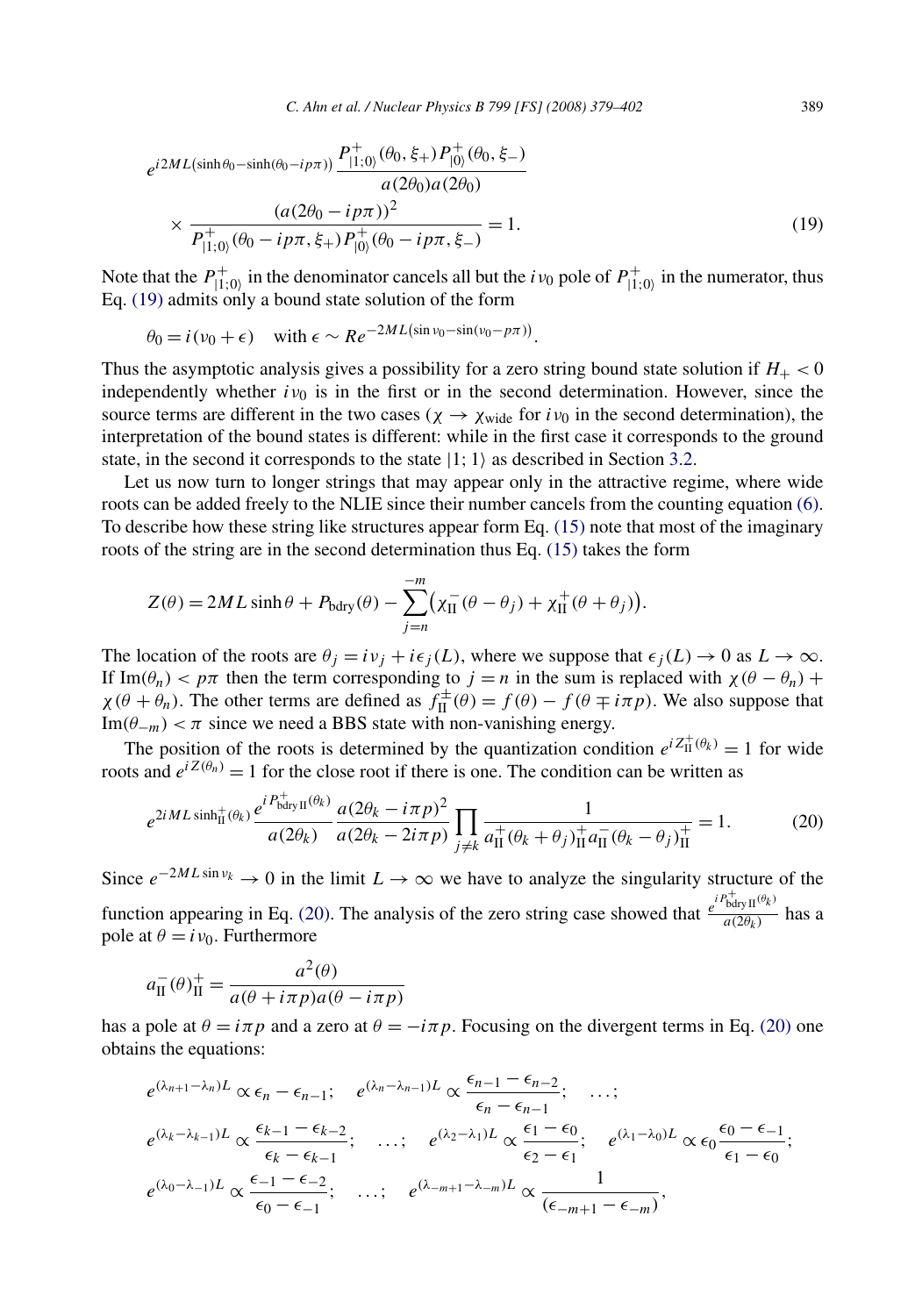<span id="page-11-0"></span>

Fig. 2. Schematic figure of the boundary condition dependent part of the energies of the various ground-states.

where  $\lambda_k = 2M \sin v_k$  and whenever  $\theta_n$  is a close root then in the first equation we have to put  $\lambda_{n+1}=0$ .

Since all the  $\epsilon$ 's have to go to zero as  $L \to \infty$  these equations lead to the following requirements:

$$
\lambda_{n+1} < \lambda_n; \qquad \lambda_{n+1} < \lambda_{n-1}; \qquad \dots; \qquad \lambda_{n+1} < \lambda_1; \\
\lambda_{-m} > \lambda_{n+1}; \qquad \lambda_{-m} < \lambda_{-m+1}; \qquad \lambda_{-m} < \lambda_{-m+2}; \qquad \dots; \qquad \lambda_{-m} < \lambda_0.
$$

The strongest condition from the first line is  $\lambda_{n+1} < \lambda_1$  which means  $v_1 - \frac{\pi}{2} < \frac{\pi}{2} - v_{n+1}$ . The second requirement can be translated to  $v_{-m} - \frac{\pi}{2} < \frac{\pi}{2} - v_{n+1}$  which is equivalent to  $\nu_{n+1} < \pi - \nu_{-m} = w_m$ . Finally the strongest condition from the last line is  $\lambda_{-m} < \lambda_0$  which is equivalent to  $w_m < v_0$ . These last two conditions are completely equivalent to the ones Saleur–Skorik obtained for the  $(n, m)$  strings from the BAE on the one hand, while they are also consistent with the DM bounds [\(10\)](#page-6-0) on the other.

#### *3.2. Bound-state NLIE in the repulsive regime*

In this subsection the interpretation of the BBS in the repulsive regime is elaborated. The validity range of the pure NLIE—Eq. [\(4\)](#page-4-0) without source terms—as it is derived from the BAE using Fourier transformation, is  $-2p - 2 < H_{\pm} < 2p + 2$ . We give its interpretation in this full range. The symmetry  $H_{\pm} \rightarrow H_{\pm} + 2p + 2$  of the BAE survives at the NLIE level (can be checked also by explicit comparison), thus the  $[0, 2p + 2]$  domain is equivalent to the  $[-2p - 2, 0]$  domain. One possibility to compare with the DM spectrum is to put a particle between the two boundaries and analyze its reflection factors by comparing the large volume limit of the NLIE with the Bethe–Yang quantization condition. We recall this analysis from [\[8\]](#page-23-0) here.

In the repulsive regime in the half line theory we have at most one BBS and its energy can be plotted as function of the boundary parameter *ξ* as shown on Fig. 2.

Fig. 2 is schematic and shows only the *ξ* dependent part of the boundary energies of the ground-state,  $E_{|0\rangle}(\xi) = -\frac{M \cos p\xi}{2 \cos \frac{\pi p}{2}}$  [\[6\],](#page-23-0) and the BBS,  $E_{|1\rangle}(0) = E_{|0\rangle} + \cos v_0$ . The discrete symmetries  $\xi \to -\xi$  and  $\xi \to 2\xi_0 - \xi$  induce maps between the states  $|0\rangle \to |0\rangle^*$  and  $|0\rangle \to |1; 0\rangle$ but in the same time the soliton has to be exchanged with the anti-soliton. The two theories *ξ* and  $-\xi$  are not equivalent so we distinguish their states by star. The transformation  $\xi \to \xi + 2\xi_0$ maps  $|1; 0\rangle^* \rightarrow |0\rangle$  and  $|0\rangle^* \rightarrow |1; 0\rangle$  without changing the species. These transformations correspond to the  $\phi \to -\phi$ ,  $\phi \to \frac{2\pi}{\beta} - \phi$  and  $\phi \to \phi + \frac{2\pi}{\beta}$  transformations of the Lagrangian and, by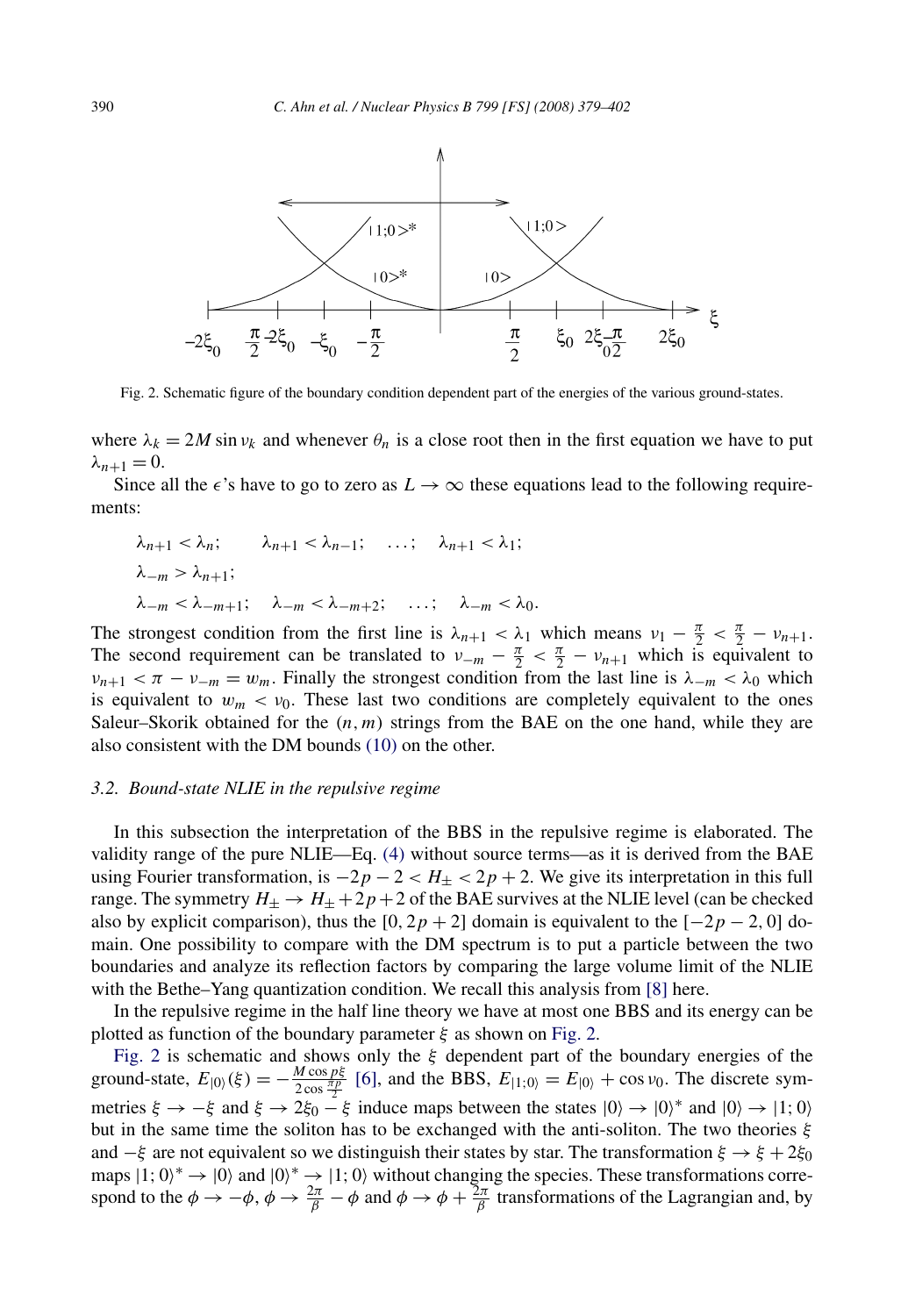

Fig. 3. The pure NLIE describes the state marked with  $+$ .

means of them, the parameter range of the theory can be restricted to  $\phi \in [0, \frac{\pi}{\beta}]$  or equivalently to *ξ* ∈ [0*, ξ*<sub>0</sub>].

The boundary condition dependent part of the reflection factor of the soliton on the ground-state boundary can be written as [\(11\)](#page-7-0) which is valid in the domain  $0 < \xi < \frac{\pi}{2}$ . The bound at  $\frac{\pi}{2}$  signals the pole of the reflection factor which corresponds to the boundary state 11:0). The  $\frac{\pi}{2}$  signals the pole of the reflection factor which corresponds to the boundary state  $|1; 0\rangle$ . The integral representation is valid also for  $-\frac{\pi}{2}(1+2p^{-1}) < \xi < 0$  but here it corresponds to the state |0<sup>∗</sup>. The validity range of the integral representation is marked with the arrow on the figure.

Now putting one hole into the pure NLIE for  $2p > H_{\pm} > 0$ , and comparing the large volume limit of the quantization condition to the Bethe–Yang equation

$$
e^{iZ(\theta_1)} = 1 \quad \longleftrightarrow \quad e^{2iML\sinh\theta_1}e^{iP_{|0\rangle}(\xi_+,\theta_1)}e^{iP_{|0\rangle}(\xi_-,\theta_1)} = 1
$$

one arrives at the identifications of the parameters [\(16\).](#page-8-0) Let us fix *H*<sup>−</sup> in the domain [2*p,* 0] such that this boundary does not allow any bound-state and scan the whole  $-2p - 2 < H_+ < 2p + 2$ range on the other boundary. The previous findings show that the integral equation in the domain  $H_+ \in [0, p]$  describes the ground state  $|0\rangle$ . They also show that in the range  $H_+ \in [p, 2p + 2]$ it describes the  $|0\rangle^*$  state instead. This is interesting since for  $H_+ \in [2p, 2p + 1]$  there exists a BBS in the spectrum but the pure NLIE corresponds to the ground-state. The same NLIE in the  $H_+ \in [2p + 1, 2p + 2]$  domain describes the BBS, and using the symmetry  $H \to H + 2p + 2$ we can conclude that it corresponds also to the excited boundary state  $|1; 0\rangle$  in the  $H_+ \in [-1, 0]$ range. For  $H_+ \in [-2 - p, -1]$  it describes the  $|1; 0\rangle$  ground-state. This can also be confirmed by comparing the reflection factor of the soliton on the state  $|1; 0\rangle$  to the result coming from the NLIE for  $H_+ < 0$ .

In summarizing using the reflection factors of the solitonic states we conclude that the pure NLIE describes the state marked with + for  $H_+$  > 0 and the one marked with – for  $H_+$  < 0 in Fig. 3.

The boundary energies cannot be calculated either from the NLIE or from the bootstrap since in both approaches the ground-state energy is normalized to 0 and energy differences can be determined only.

Let us introduce a boundary imaginary root in the NLIE [\(4\).](#page-4-0) The BAE and the asymptotic analysis of the NLIE predict the position of the root to be

$$
\theta = iu \approx i\frac{\pi}{2}(n(2p+2) - H_+), \quad n \in \mathbb{Z},
$$

which we plot on [Fig. 4.](#page-13-0)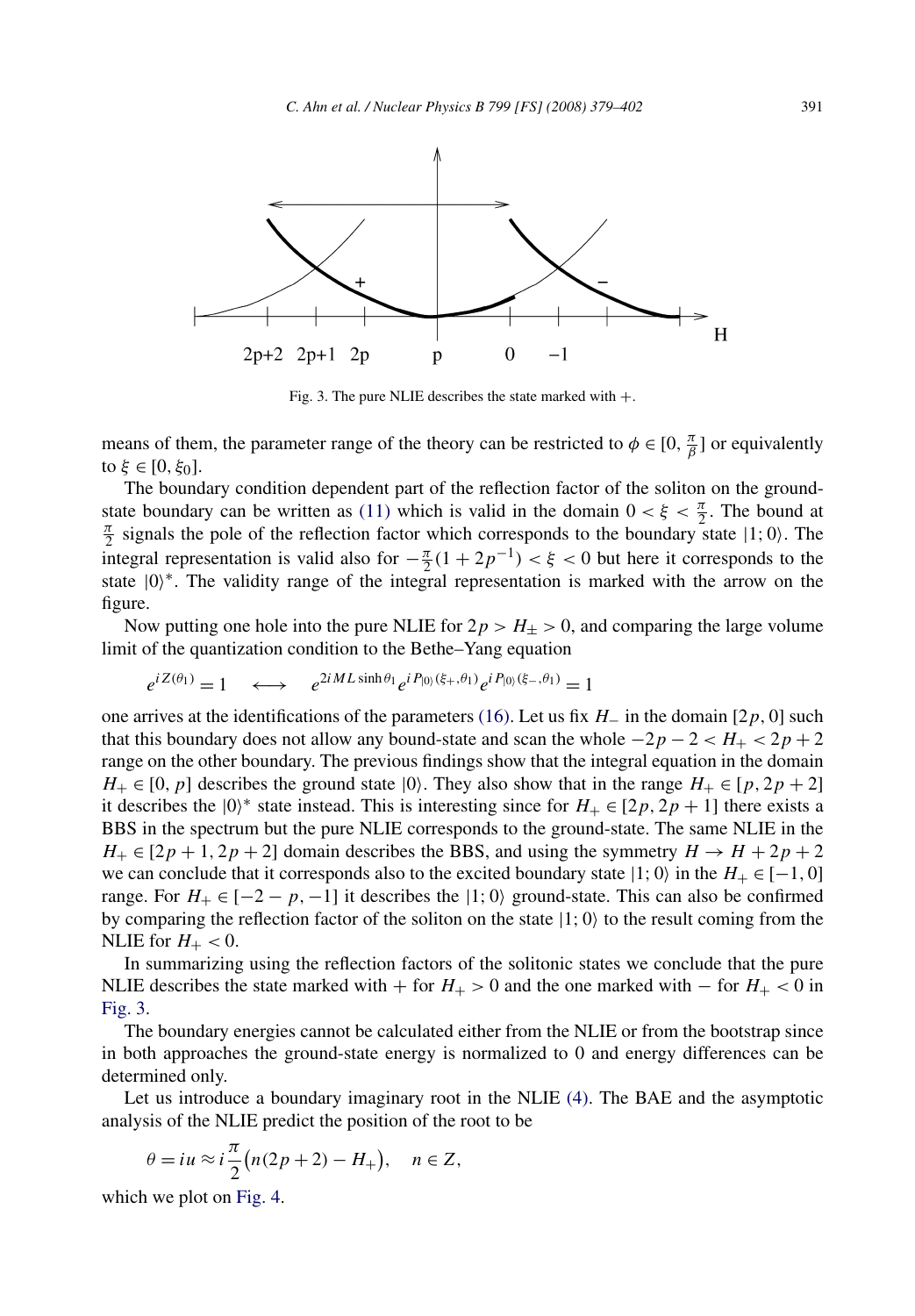<span id="page-13-0"></span>

Fig. 4. The straight lines show the location of the imaginary root as a function of *H*.



Fig. 5. The NLIE with the imaginary root added describes the state marked with the dotted line.

On Fig. 4 the first determination is below  $i\pi$  marked with a dashed line while the selfconjugate line indicated by a dotted line is at  $i \frac{\pi}{2} (1 + p)$ . Exactly when  $H_+ = 2p$  the  $n = 1$ imaginary root appears at *i* $\pi$ . Adding it to the NLIE via the source term  $-\chi(\theta - i\mu) - \chi(\theta + i\mu)$ modifies the reflection factor and increases the energy by −*M* cos *u*. Clearly this is positive for  $H_+ < 2p + 1$  zero for  $H_+ = 2p + 1$ , negative between  $2p + 1 < H_+ < 2p + 2$  and leaves the imaginary axis at  $H = 2p + 2$ . So from comparing the energy differences between the pure NLIE and the NLIE with the imaginary root added we suspect that the later one describes the state denoted by the dotted line on Fig. 5.

This can be confirmed also by putting one additional hole and analyzing the reflection factors, which we show below.

Since all these states can be described in the  $p > H_{+} > -1$  or equivalently in the  $0 < \xi_{+} p <$  $\frac{\pi}{2}(1 + p)$  domain we focus on this from now on and summarize the previous findings. The pure NLIE describes the ground-state  $|0\rangle$  for the range  $p > H_{+} > 0$ , while for the range  $0 > H_{+} > -1$ it describes the state  $|1; 0\rangle$ . If we, in this range, add an imaginary root located at  $iu_0$  (where  $u_0 = v_0 = p\xi - \frac{\pi p}{2}$  we change the energy by  $-M \cos v_0$  and the logarithm of the reflection factor by  $-\chi(u - \overline{i}v_0) - \chi(u + i v_0)$ . The energy of this state is then

$$
E = E_{|1;0\rangle} - M \cos \nu_0
$$

while the reflection factor is

$$
P^{+}(\theta) = P_{|1;0\rangle}^{+}(\theta) \frac{1}{a(\theta - i\nu_0)a(\theta + i\nu_0)}
$$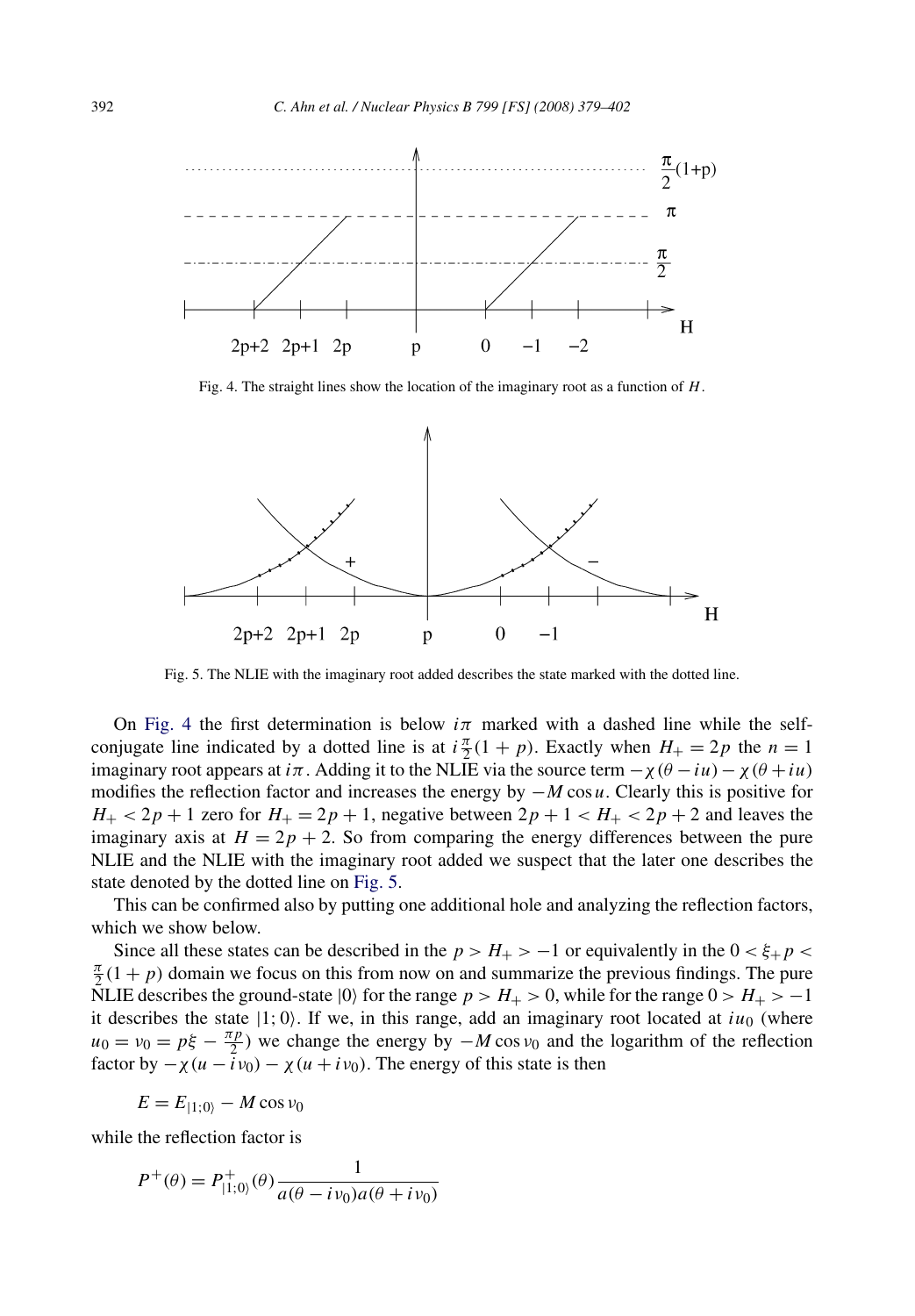from these two expressions we can read off [\(12\)](#page-7-0) that the state with the imaginary roots at  $\pm i\nu_0$ added is the ground state  $|0\rangle$ .

We can argue another independent way that the state with the root added in the  $H_+ \in [0, -1]$ range describes the ground-state. We can perform an analytic continuation of the pure NLIE from the  $H_{+} > 0$  domain. This method is standard and was used frequently to obtain the excited states in the TBA equations [\[16–18\].](#page-23-0) By changing the sign of *H*<sup>+</sup> two singularities of log*(*1 − *eiZ)* are crossing the contours and by encircling them and picking up the residue terms the NLIE with one root pair added can be obtained from the pure NLIE.

## *3.3. Bound-state NLIE in the attractive regime*

In this subsection we map the large volume limit of the boundary strings to the BBSs of DM in the attractive regime. Since all states can be described in the  $p > H_{+} > -1$  domain we concentrate only on this range. First we figure out the correspondence from the boundary energies and then confirm our findings by comparing the solitonic reflection factors, too.

From the bootstrap point of view the properties of the first excited boundary state  $|1; 0\rangle$ , such as energy and reflection factor, are the same as in the repulsive regime and the interpretation of the pure NLIE is completely analogous: for  $H_{+} > 0$  it describes the ground-state  $|0\rangle$ , while for  $-1 < H<sub>+</sub> < 0$  it corresponds to the BBS  $|1; 0\rangle$ . In the attractive regime, however, where breathers are also in the spectrum we can confirm this assignment independently by analyzing the large volume behavior of the first breather.

In doing so we insert a self-conjugate root into the large volume limit of the pure NLIE [\(4\)](#page-4-0)

$$
Z(\theta) = 2ML \sinh \theta + P_{\text{bdry}}(\theta) - (\chi_{\text{II}}(\theta - \alpha) + \chi_{\text{II}}(\theta + \alpha)); \quad \alpha = \theta_0 + i\frac{\pi}{2}(p+1),
$$

and compare the  $e^{iZ(\alpha)}$ II = 1 quantization condition to the first breather's Bethe–Yang equation

$$
e^{i2m_1L\sinh\theta_0}R_{H_+}^{(1)}(\theta_0)R_{H_-}^{(1)}(\theta_0) = 1.
$$
\n(21)

Here  $m_1 = 2M \sin \frac{\pi p}{2}$  is the mass of the first breather and

$$
R_H^{(1)}(\theta) = \frac{(2+p)_{\theta}(1)_{\theta}}{(3+p)_{\theta}} \left[ \frac{(p-|H|-1)_{\theta}}{(p-|H|+1)_{\theta}} \right]^{\text{sign}(H)}, \qquad (x)_{\theta} = \frac{\sinh(\frac{\theta}{2} + i\frac{\pi x}{4})}{\sinh(\frac{\theta}{2} - i\frac{\pi x}{4})}
$$

denotes its reflection factor [\[19\].](#page-23-0) Using the integral representation of the combination

$$
(x)_{\theta+i\frac{\pi}{2}}(x)_{-\theta+i\frac{\pi}{2}} = \exp\left[\int\limits_{-\infty}^{\infty} \frac{dt}{t} e^{\frac{it\theta}{\pi}} \frac{\sinh t (1 - \frac{x}{2})}{\cosh(t/2)}\right]
$$

together with the identity  $(1 + p)$ <sub>*i*</sub> $\frac{\pi}{2} + \theta = (1 - p)$ <sub>*i*</sub> $\frac{\pi}{2} + \theta$  one can indeed map the quantization condition [\(15\)](#page-8-0) to the Bethe–Yang equation (21). Furthermore, from the first breather's reflection amplitude emerging from this comparison one can see that the pure NLIE describes the groundstate  $|0\rangle$  for  $H_+ > 0$ , while for  $H_+ < 0$  it gives the BBS  $|1; 0\rangle$ .

Once we know the interpretation of the pure NLIE we turn to the analysis of the  $(n, m)$  string allowed by both the BAE and the asymptotic analysis of the NLIE. We include the following source term in the NLIE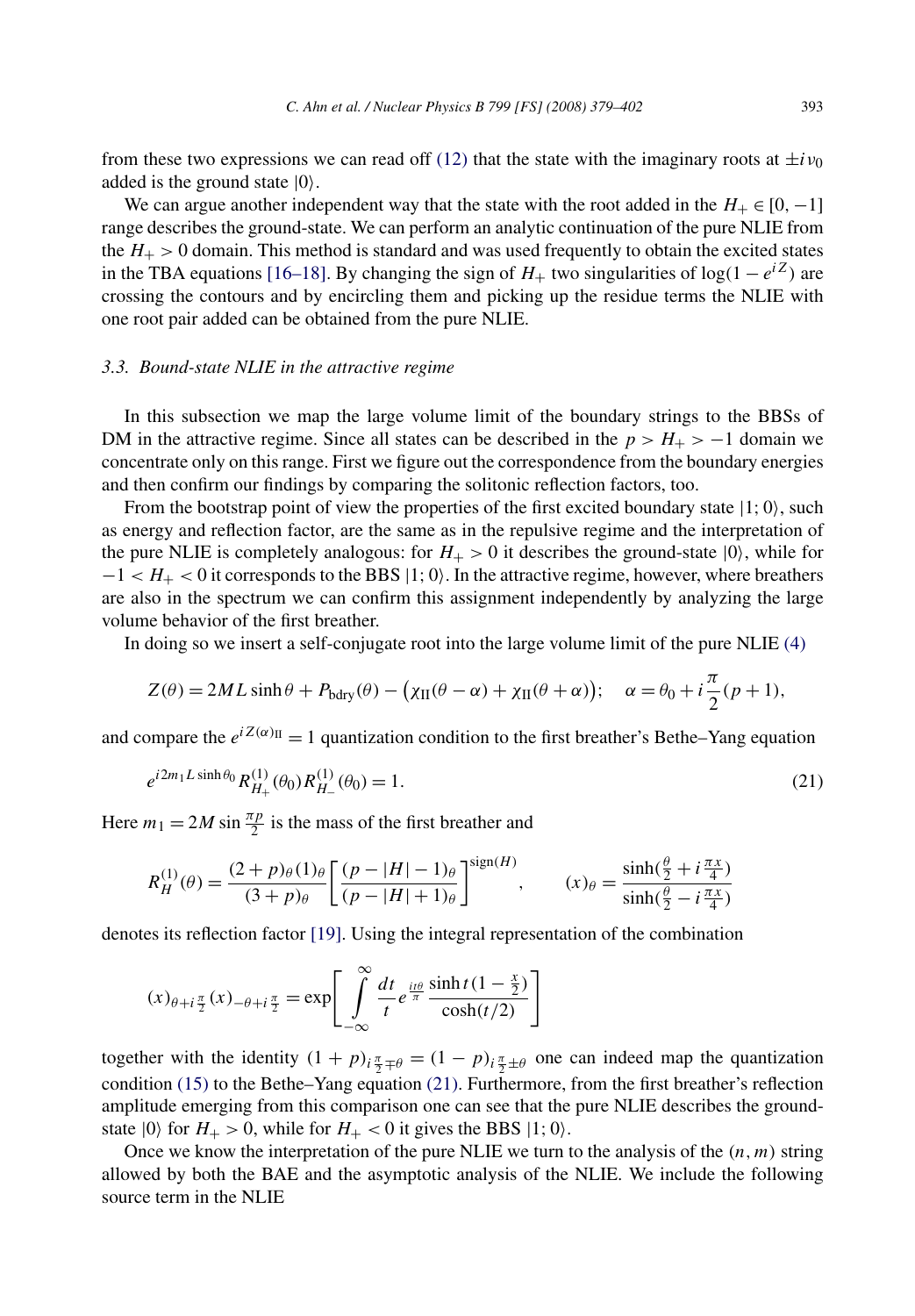

Fig. 6. The two fundamental strips used to describe imaginary roots.

$$
\text{source} = -\sum_{j=-n+1}^{m} \left( \chi_{\text{II}}(\theta - i u_j) + \chi_{\text{II}}(\theta + i u_j) \right)
$$

$$
-\begin{cases} \chi_{\text{II}}(\theta - i u_{-n}) + \chi_{\text{II}}(\theta + i u_{-n}) & \text{if } u_{-n} > \pi p, \\ \chi(\theta - i u_{-n}) + \chi(\theta + i u_{-n}) & \text{if } u_{-n} < \pi p, \end{cases}
$$

and at the same time make the corresponding modification of the energy

$$
E = -M \sum_{j=-n+1}^{m} \cos_{\Pi}(u_j) - \begin{cases} \cos_{\Pi}(u_{-n}) & \text{if } u_{-n} > \pi p, \\ \cos(u_{-n}) & \text{if } u_{-n} < \pi p. \end{cases}
$$

The contribution of the wide and close roots reads explicitly

$$
source = -\chi(\theta - i u_m) - \chi(\theta + i u_m); \qquad E = -M \cos u_m
$$

if  $u_{-n} < p\pi$  and

source = 
$$
-\chi(\theta - i u_m) - \chi(\theta + i u_m) + \chi(\theta - i u_{-n-1}) + \chi(\theta + i u_{-n-1});
$$
  
\n $E = -M \cos u_m + M \cos u_{-n-1}$ 

if  $u_{-n} > p\pi$ . The NLIE and the BAE is periodic with period  $i\pi(1 + p)$ . From now on we use the imaginary strip between 0 and  $\pi(1 + p)$  as the fundamental range in contrast to the usual  $[-\frac{\pi}{2}(p+1), \frac{\pi}{2}(p+1)]$ . Roots with negative imaginary parts are mapped to the upper half plane by the  $u \rightarrow u + \pi(1 + p)$  transformation as is demonstrated on Fig. 6.

Taking any allowed root  $-\pi p > \bar{u} > -\frac{\pi}{2}(p+1)$  we replace it with the root  $u = \bar{u} + \pi (p+1)$ which is now in the strip  $\frac{\pi}{2}(p+1) < u < \pi$ . In the energy formula the corresponding change is to replace  $cos_{\text{II}}(\bar{u})$  by  $cos_{\text{II}}(u)$ , but they are equal since

$$
\cos(\bar{u}) = \cos(\bar{u}) - \cos(\bar{u} + \pi p) = \cos(u - \pi p - \pi) - \cos(u - \pi)
$$

$$
= \cos u - \cos(u - \pi p) = \cos(\mu).
$$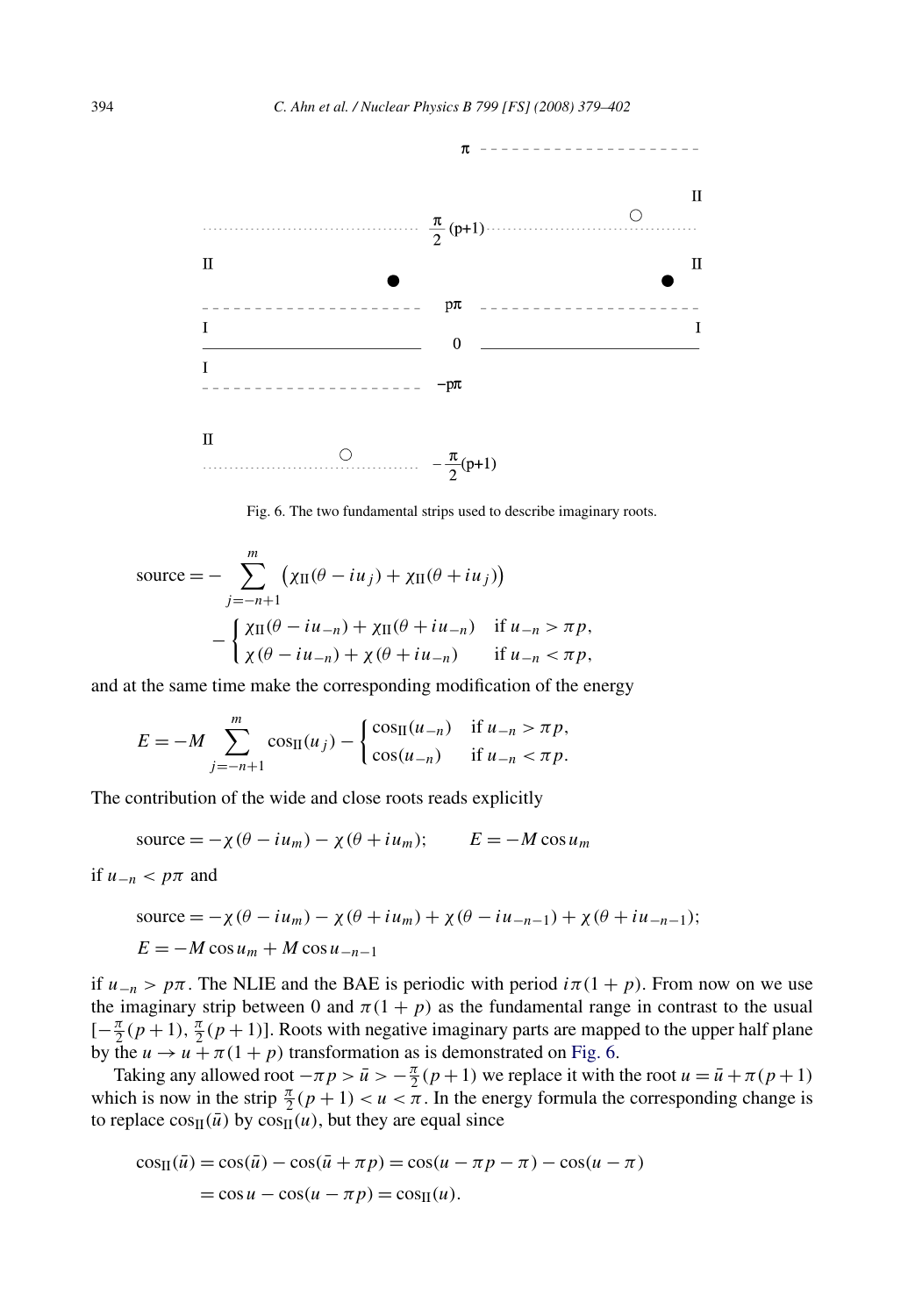

Fig. 7. The figure of the two possible  $(n, 0)$  strings.

Similarly in the source term we replace  $\chi_{\text{II}}(\theta - i\bar{u}) + \chi_{\text{II}}(\theta + i\bar{u})$  by  $\chi_{\text{II}}(\theta - iu) + \chi_{\text{II}}(\theta + iu)$ . Their equality follows from the fact that  $\chi_{\text{II}}(\theta - iu) + \chi_{\text{II}}(\theta + iu)$  is symmetric for  $u =$  $\frac{\pi}{2}(p+1)$ , which is a consequence of the identity [\(13\).](#page-7-0)

Let us analyze now the boundary energy as well as the reflection factors of the solitons in case of the  $(n, m)$  string added. To make correspondence with the BAE we remark that  $v_0 = u_0$  $\xi p - \frac{\pi p}{2}$ . As a consequence

 $u_{-n} = v_n;$   $u_m = \pi - w_m.$ 

We start the analysis with the simplest  $m = 0$  string. We have to distinguish two cases as shown on Fig. 7.

In the first case (left)  $u_{-n} < \pi p$ . The energy compared to the state  $|1; 0\rangle$  (described by the pure NLIE) is

$$
E = E_{|1;0\rangle} - M \sum_{j=n}^{0} \cos_{\text{II}} v_j - M \cos v_n = E_{|1;0\rangle} - M \cos v_0
$$

while for the reflection factor we obtain the factors

$$
P^+(\theta) = P^+_{|1,0\rangle} a(\theta - i\nu_0)^{-1} a(\theta + i\nu_0)^{-1}.
$$

This is the same result we obtained in the repulsive regime when added one root at  $i\nu_0$  thus we conclude that it describes the ground-state  $|0\rangle$ . So the ground-state corresponds to the longest string and this is true as far as  $0 < v_0 < \frac{\pi}{2}$  which is equivalent to  $0 > H_+ > -1$ . This result was obtained also by [\[11\].](#page-23-0) Let us note that we can describe the ground-state by analytic continuation in  $H_+$  as we did in the repulsive case. The difference being, that once  $H_+$  reaches the value when  $v_n(H_+)$  enters the physical strip we have to move it through the integration contour which results in its source term. That is why the longest possible *(*0*,n)* string gives the vacuum.

Suppose now that  $u_{-n} > \pi p$  (right on the figure) so the bottom root is in the second determination, too. Using the second determination of the cosine function we obtain the energy as

$$
E = E_{|1;0\rangle} - \cos \nu_0 + \cos \nu_{n+1}
$$

while the reflection factor turns out to be

$$
P^{+}(\theta) = P_{|1;0\rangle}^{+} \frac{a(\theta - i\nu_{n+1})a(\theta + i\nu_{n+1})}{a(\theta - i\nu_{0})a(\theta + i\nu_{0})}.
$$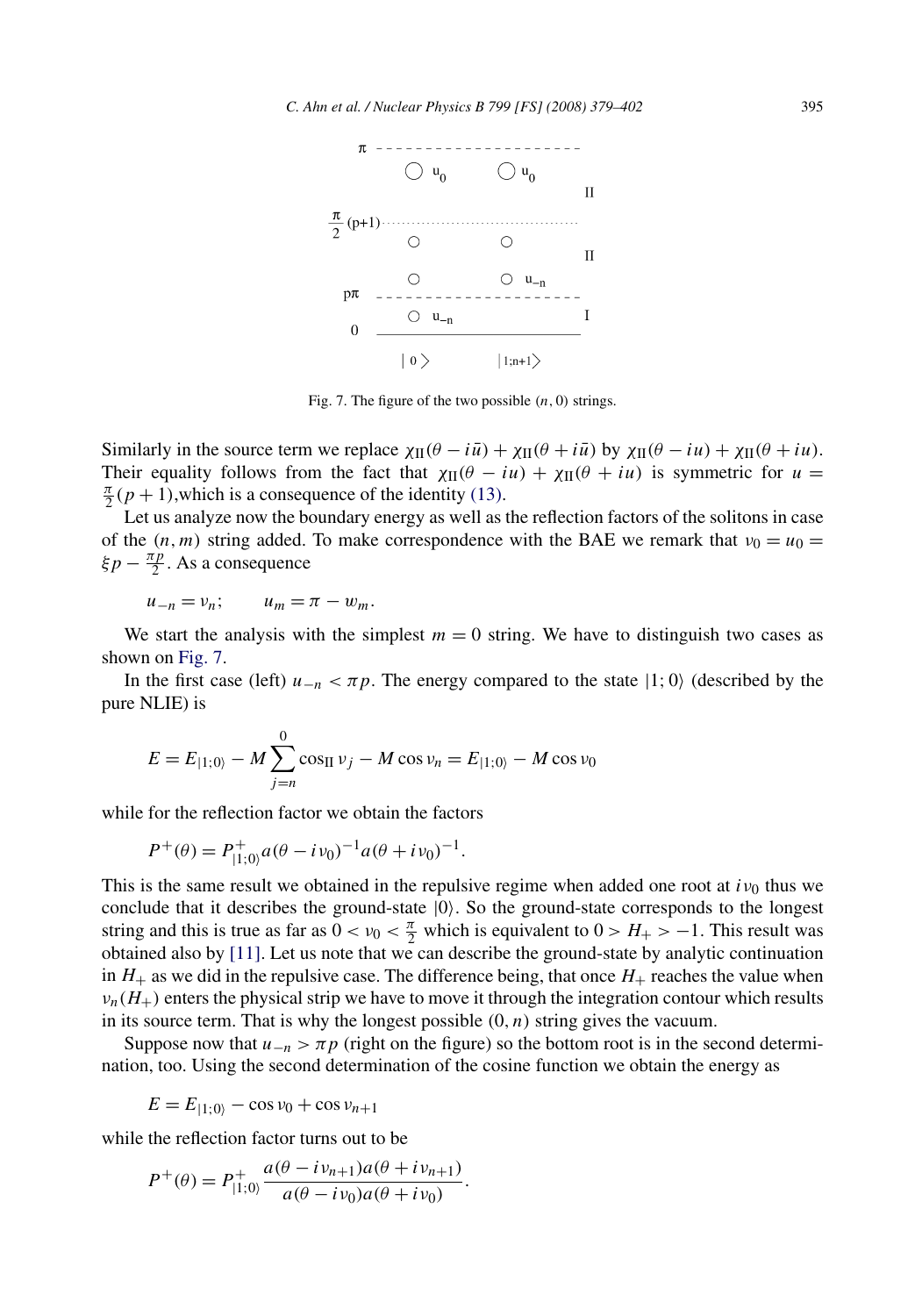

Fig. 8. The figure of the two possible  $(n, m)$  strings.

This is all consistent with the proposal that this string corresponds to the state  $|1; n+1\rangle$ . From the DM analysis we know that this state exists when  $v_{n+1} > 0$  which is just the statement  $u_{-n} > \pi p$ we obtained from the asymptotic analysis.

Consider now the most general  $(n, m)$  string with  $m > 0$ . Distinguish again two cases depending on whether  $u_{-n} < \pi p$  or  $u_{-n} > \pi p$  as shown on Fig. 8.

In the first case (left)  $u_{-n} < \pi p$  the energy of an  $(n, m)$  string is

$$
E = E_{|1;0\rangle} - \cos u_m = E_{|1;0\rangle} + \cos w_m
$$

while the reflection factor is

$$
P^{+}(\theta) = P_{|1;0}^{+} \frac{1}{a(\theta + i(\pi - w_m))a(\theta - i(\pi - w_m))}
$$
  
=  $P_{|0\rangle}^{+} \frac{a(\theta - iv_0)a(\theta + iv_0)}{a(\theta + i(\pi - w_m))a(\theta - i(\pi - w_m))}.$ 

Both the energy and the reflection factor is consistent with the identification of the string with the  $|0; 0, m\rangle$  BBS. From the DM bootstrap analysis we know that this bound-state exists whenever  $\frac{\pi}{2} > v_0 > w_m > 0$ . The  $v_0 > w_m$  condition is equivalent to condition  $u_1 + u_m > \pi (p + 1)$  as obtained from the asymptotic analysis. The  $w_m > 0$  condition is equivalent to  $u_m < \pi$  which follows from the continuum counting equation [\(6\).](#page-5-0)

For  $u_{-n} > \pi p$  the energy of the  $(n, m)$  string is

$$
E = E_{|1;0\rangle} + \cos w_m + \cos v_{n+1}
$$

while the reflection factor is

$$
P^{+}(\theta) = P_{|1;0\rangle}^{+} \frac{a(\theta + iv_{n+1})a(\theta - iv_{n+1})}{a(\theta + i(\pi - w_m))a(\theta - i(\pi - w_m))}.
$$

From which we can conclude that the corresponding state is  $|1; 0, m, n + 1\rangle$ . This state exists whenever  $v_0 > w_m > v_{n+1} > 0$ . The new condition compared to the previous discussions is  $w_m > v_{n+1}$  but this is equivalent to  $u_{-n} + u_m < \pi(p+1)$ . So this state exists exactly the same time when the corresponding *(n,m)* string in the BAE.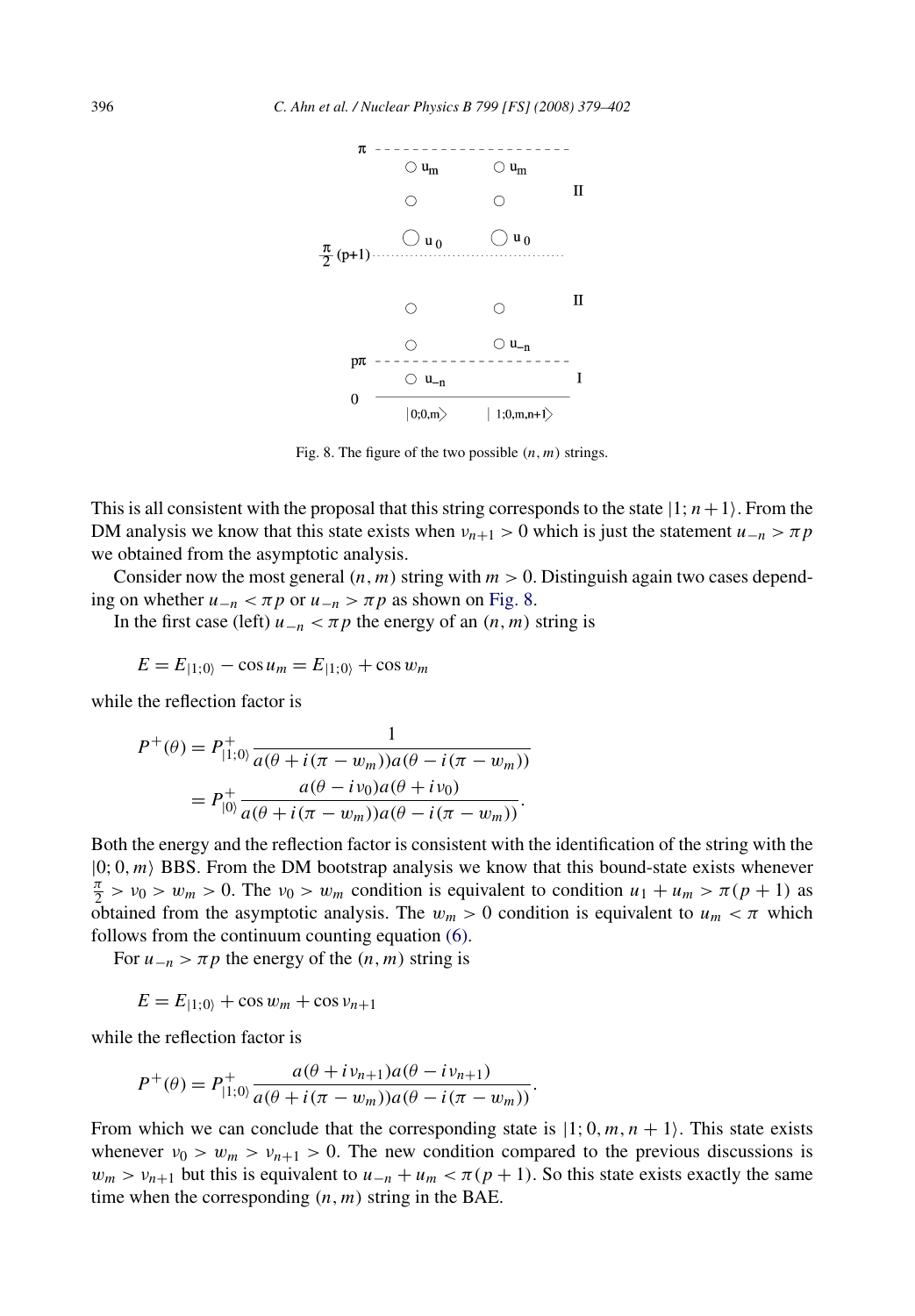Suppose now that to the  $(n_1, m_1)$  string we have already described we add another  $(n_2, 0)$ string with  $n_2 < n_1$ . Since  $u_{-n_2} > \pi p$  the second string increases the energy by  $-M \cos v_0 +$ *M* cos  $v_{n+1}$  so changes the zero label to  $n_2 + 1$ . Explicitly if the original state was  $|0; 0, m_1\rangle$ then the new state is  $|0; n_2 + 1, m_1 \rangle$  if, however, the original was  $|1; 0, m_1, n_1 + 1 \rangle$  then the new state is  $|1; n_2 + 1, m_1, n_1\rangle$ . If additionally to the  $(n_1, m_1)$  string we add another  $(n_2, m_2)$  string with  $n_2 < n_1$  and  $m_2 < m_1$ , then, since  $u_{-n_2} > \pi p$ , the second string increases the energy by  $\cos w_{m_2} + \cos v_{n_2+1}$  so adds two labels. Concretely if the original state was  $|0; 0, m_1\rangle$  then the new state is  $|0; 0, m_2, n_2 + 1, m_1\rangle$ , if, however, it was  $|1; 0, m_1, n_1 + 1\rangle$  then the new state is  $|1; 0, m_2, n_2 + 1, m_1, n_1 + 1$ . We have checked explicitly that the energy formulas and the reflection factors are consistent with these assumptions. For the existence of this state the bootstrap gives the relation  $v_{n+1} > w_{m_1}$  but we were not able to find its analogue on the BAE side.

## *3.4. Finite size correction of the ground-state energy: Boundary Lüscher correction*

In this subsection the large volume asymptotic of the ground-state NLIE is analyzed and compared to the Lüscher type correction [\[12\].](#page-23-0) The general form of this correction, valid in any two dimensional boundary quantum field theory, was determined in [\[12\]](#page-23-0) and first we concretize the results for the sine-Gordon model with Dirichlet boundary condition.

In the repulsive regime ( $p > 1$ ), where there is no breather in the spectrum, the finite size energy correction in leading order is governed by the soliton/anti-soliton reflection contribution as

$$
E_0(L) = E_0(\infty) - M \int_{-\infty}^{\infty} \frac{d\theta}{4\pi} \left[ K_\alpha^{-+}(-\theta) K_\beta^{+-}(\theta) + K_\alpha^{+-}(-\theta) K_\beta^{-+}(\theta) \right] e^{-2ML \cosh \theta} + \cdots
$$

where the boundary fugacities can be expressed in terms of the soliton/anti-soliton reflection  $factors: K_{\alpha}^{+-}(\theta) = R_{+}^{+}(\tilde{i}\frac{\pi}{2} - \theta)_{\alpha} \text{ and } K_{\alpha}^{-+}(\theta) = R_{-}^{-}(\tilde{i}\frac{\pi}{2} - \theta)_{\alpha}.$ 

If, however, we are in the attractive domain then the leading finite size correction is given by the one particle boundary coupling terms of the breathers:

$$
E_0(L) = E_0(\infty) - m_n \frac{g_\alpha^n g_\beta^n}{4} e^{-m_n L} + \cdots; \quad m_n = 2M \sin\left(\frac{n p \pi}{2}\right).
$$

If the one particle terms of the lightest particle, (the first breather), are non-vanishing  $g_\alpha^1 g_\beta^1 \neq 0$ then the corresponding term provides the leading finite size correction. If any of them is zero (symmetric boundary with  $\phi_0 = 0$ ) then the leading finite size correction is determined by the second breather's term since  $g_\alpha^2$  is never vanishing.

We are going to recover this behavior from the ground-state NLIE separately for the attractive and in the repulsive regimes. In the repulsive case the ground state energy can be described either by the pure NLIE for  $H_+$  > 0 or by including the source term corresponding to an imaginary root for  $H_+ < 0$ . Since the analysis was already done in the first case in [\[12\]](#page-23-0) we focus on the second possibility. The asymptotic form of the NLIE for large volume can be written as

$$
Z(\theta) = 2ML \sinh \theta + P_{\text{bdry}}(\theta) - \chi(\theta - \theta_0) - \chi(\theta + \theta_0); \quad e^{iZ(\theta_0)} = 1,
$$

where we neglected the exponentially small corrections coming from the convolution term. We plug this expression into the energy formula

$$
E = -M \cosh \theta_0 - M \operatorname{Im} \int_{-\infty}^{\infty} \frac{d\theta}{2\pi} \sinh(x + i\eta) \log (1 - e^{i Z(\theta + i\eta)})
$$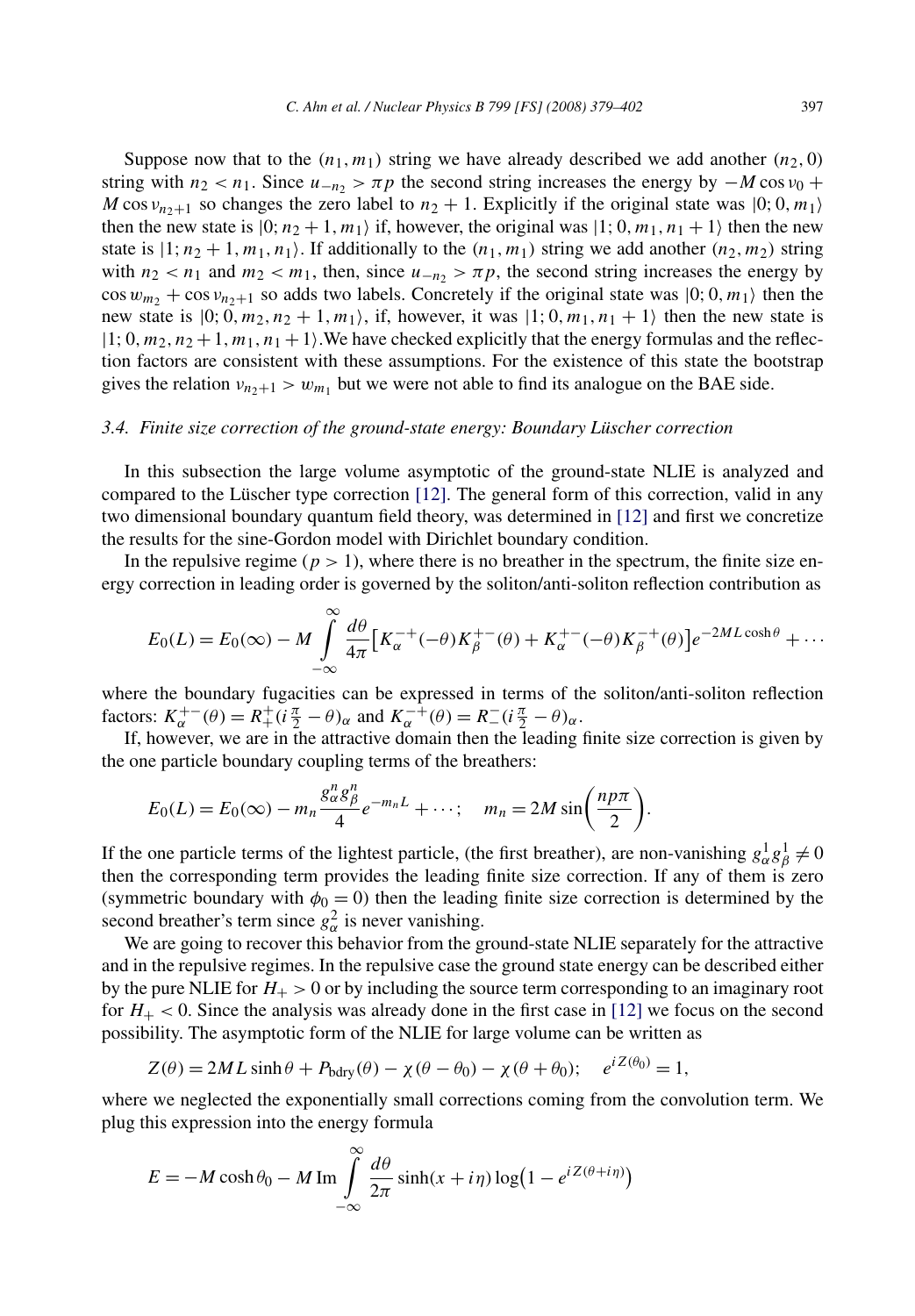

Fig. 9. Coleman–Thun diagrams for the reflection and scattering matrices.

and shift the integration contour to  $\eta = \frac{\pi}{2}$ . In doing so we need to know the analytic structure of  $P_{\text{bdry}}(\theta)$ . Using the relation coming from the soliton quantization condition [\[8\]](#page-23-0) we can rewrite the boundary fugacity in terms of the soliton reflection factors on the two boundaries and the solitonsoliton scattering as in [\(17\).](#page-8-0) This provides the analytic continuation into the domain where the original integral representation is not valid. For  $H<sub>+</sub> < 0$  the appearing (excited state) reflection factor has a pole at *iν*0. This pole is exponentially closely accompanied with a logarithm of zero singularity at  $\theta_0$ . In shifting the contour we take care of these singularities by encircling them with the contour. We use that  $\oint \frac{d\theta}{2\pi}$  $\frac{dg(\theta)}{d\theta}$  log( $f(\theta)$ ) =  $\pm ig(iu_{\pm})$ , (where  $\pm$  applies whenever at  $u_{\pm}$  the function *f* has a pole/zero) and obtain the contribution of the singular terms:

 $-M \cos v_0 + M \cosh \theta_0$ .

The volume ( $\theta_0$ ) dependent terms cancel, the term  $-M \cos v_0$  gives contribution to the boundary energy ( $E_0(\infty)$ ) while the integral term with its contour shifted to  $i\frac{\pi}{2}$  gives the same integral term it gave in the  $H_{+} > 0$  case and reproduces the expected correction. The cancellation of the volume dependent terms is the consequence of the fact, that the ground state NLIE with the source term  $(H_{+} < 0)$  can be considered as the analytic continuation of the ground state (and pure) NLIE from the  $H_+ > 0$  domain in  $H_+$ .

In the attractive regime things are more complicated even for the  $H_{+} > 0$  case, where there is now BBS in the spectrum. Even if  $e^{iP_{\text{bdry}}(\theta)}$  does not contain boundary dependent poles in the physical strip it has poles which correspond to boundary Coleman–Thun mechanisms [\[20\].](#page-23-0) Both the reflection factors and the bulk scattering matrix contain Coleman–Thun type poles at  $u_{+}^{n} = i \pi np/2$  corresponding to on-shell diagrams presented on Fig. 9.

Since the residues are

$$
R_+^+(\theta)_\alpha \propto -\frac{i}{2} \frac{f_n^{+-} g_\alpha^n}{\theta - i u_+^n}; \qquad a(2\theta) \propto -i \frac{f_n^{+-} f_n^{+-}}{2\theta - 2i u_+^n}
$$

we conclude that  $e^{iP_{\text{bdry}}(\theta)}$  has single poles at  $\theta = iu_+^n$  with residues

$$
e^{i P_{\text{bdry}}(\theta)} \propto \frac{i}{2} \frac{g_{\alpha}^n g_{\beta}^n}{\theta - i u_{+}^n}.
$$

In the exponentially small neighborhood of these poles there are also logarithm of zero singularities in the energy integral at

$$
(1 - e^{i P_{\text{bdry}}(iu''_-) + 2i ML \sinh(iu''_-)}) = 0; \quad u''_- \approx u''_+ + \frac{g_\alpha^n g_\beta^n}{2} e^{-m_n L}.
$$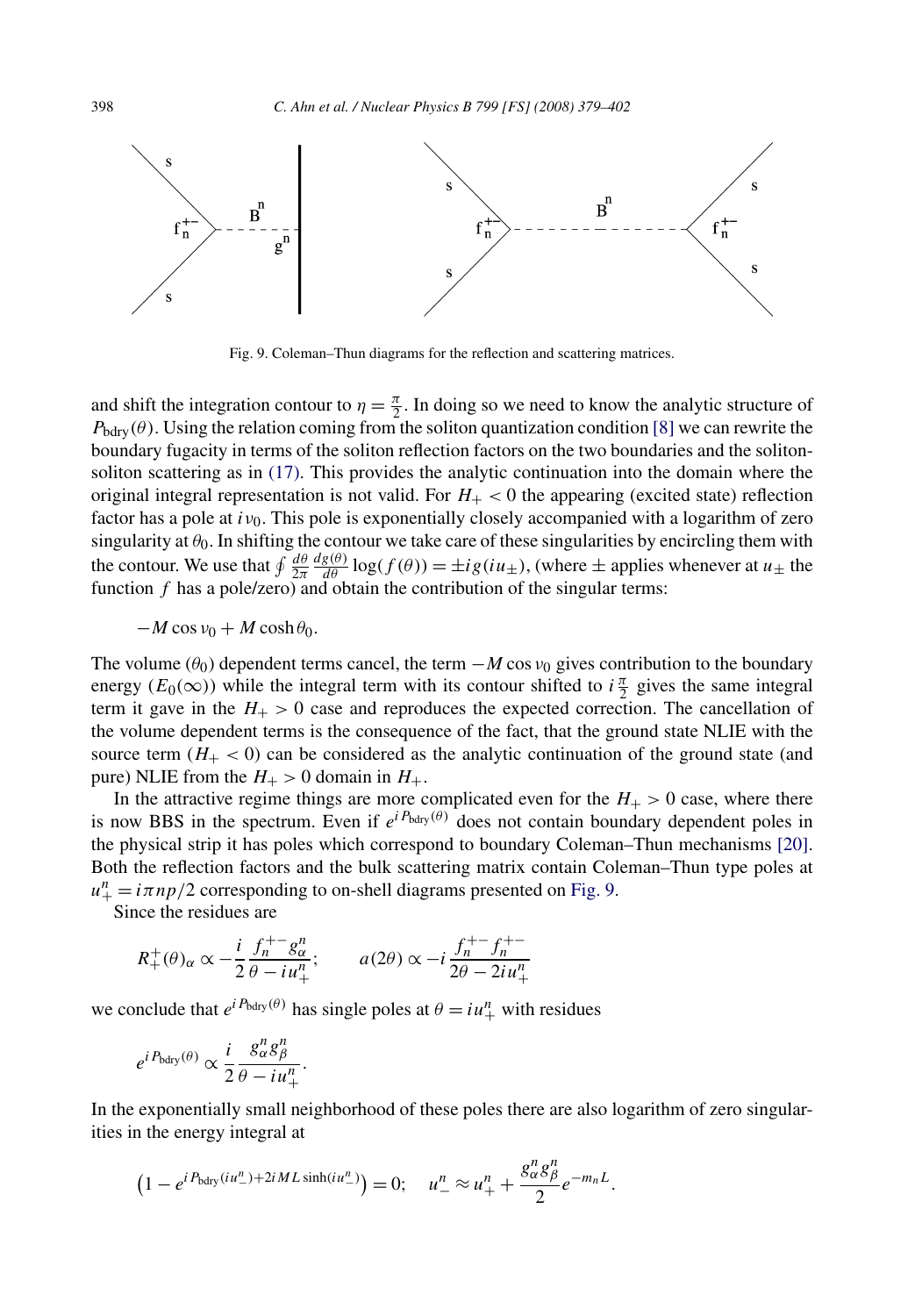<span id="page-20-0"></span>We calculate the contributions from the poles and zeros as before and obtain the terms

$$
-M\sum_{n} \left[\cos\left(\theta + i u_+^n\right) - \cos\left(\theta + i u_-^n\right)\right] = -\sum_{n} m_n \frac{g_\alpha^n g_\beta^n}{4} e^{-m_n L}
$$

which exactly reproduces the breather's one particle contributions in the range  $H_{+} > 0$ , since the contribution of the shifted integral is of order *e*−2*ML*.

In the  $H_{+}$  < 0 domain we have to include the longest allowed boundary string to describe the ground state and additionally to take into account the boundary dependent singularities of  $(1 - e^{iP_{\text{bdry}}(\theta) + 2iML\sinh(\theta)})$  when we shift the contour. Since the NLIE with the source terms can be considered as the analytic continuation of the pure NLIE from the  $H_{+} > 0$  domain we can see that the terms coming from the accompanying zeros of the boundary dependent singularities of  $e^{iP_{\text{bdry}}}$  cancel with the volume dependent string energies as it was the case in the repulsive regime.

## **4. UV behavior**

In this section we compute the ultraviolet (UV) behavior of the various energy levels.

As  $l := ML \rightarrow 0$ , one can calculate the Casimir energy analytically by using the asymptotic solution of the NLIE [\(4\).](#page-4-0) From this it is possible to extract the effective central charge defined by

$$
c_{\text{eff}}(l) = -\frac{24L}{\pi}E(L),
$$

where  $E(L)$  is given by Eq. [\(7\).](#page-5-0) In the UV limit, one can show that only roots and holes growing as −log *l* can contribute to *c*eff. Rescaling the roots and rapidities as

$$
\theta \to \theta - \log l
$$

and introducing the kink counting function  $Z_+(\theta) = Z(\theta - \log l)$  together with

$$
Q_{+}(\theta) = 2 \operatorname{Im} \log \left( 1 - e^{i Z_{+}(\theta)} \right),\tag{22}
$$

one can express the effective central charge as

$$
c_{\text{eff}}(0) = \frac{12}{\pi} \Bigg[ -\sum_{k} c_{k} e^{\theta_{k}} + \int_{-\infty}^{\infty} \frac{d\theta}{2\pi} e^{\theta} Q_{+}(\theta) \Bigg].
$$

In addition, the NLIE can be rewritten for the kink counting function  $Z_+(\theta)$  as

$$
Z_{+}(\theta) = e^{\theta} + g_{+}(\theta|\{\theta_{k}\}) + \sigma - 2i \operatorname{Im} \int dx G(\theta - x - i\epsilon) \log[1 - e^{iZ_{+}(x + i\epsilon)}],
$$

where

$$
g_{+}(\theta|\{\theta_k\}) = \sum_{k} c_k \chi_{(k)}(\theta - \theta_k)
$$

and

$$
\sigma = P_{\text{bdry}}(\infty) + 2(2S^0 + S^+) \chi(\infty).
$$

Here we defined two integers by

$$
Sa = NHa - 2NSa - MCa - 2MWa \text{step}(p - 1), \quad a = 0, +,
$$
 (23)

where  $N_H^0$  is the number of holes which do not grow in the  $l \to 0$  limit, etc.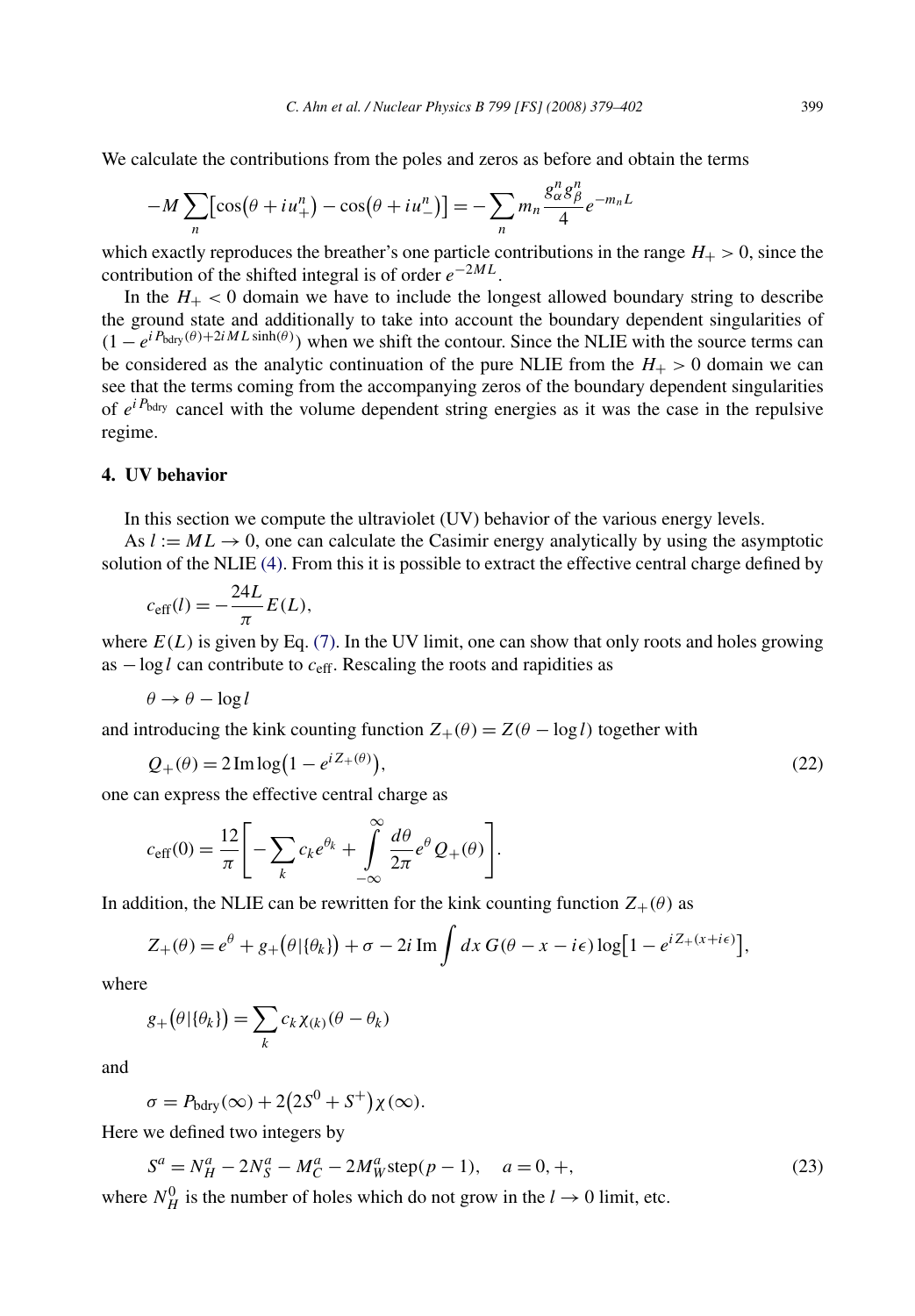By following the standard NLIE method [\[6\],](#page-23-0) one can derive an expression for  $\Delta_0$ , defined by  $c_{\text{eff}} = 1 - 24\Delta_0$ . It is given by

$$
\Delta_0 = \frac{1}{8\pi^2} \frac{2p}{p+1} \bigg[ P_{\text{bdry}}(\infty) + \pi + 2\pi (K + S^0) + 2\pi \frac{p+1}{2p} S \bigg]^2. \tag{24}
$$

Here the integer *K* is introduced to relate  $Q_{+}(-\infty)$  to  $Z_{+}(-\infty)$  by

$$
Q_{+}(-\infty) = Z_{+}(-\infty) + \pi + 2\pi K,
$$

using the definition of  $Q_+$  in Eq. [\(22\).](#page-20-0) Also  $S \equiv S^0 + S^+$  can be expressed from Eq. [\(23\)](#page-20-0) by

$$
S = N_H - 2N_S - M_C - 2M_W \text{step}(p - 1). \tag{25}
$$

Since  $Q_{+}(-\infty)$  should be given in the fundamental domain of the log function, the integer *K* should be fixed in such a way that

$$
-\pi < Q_{+}(-\infty) \leqslant \pi. \tag{26}
$$

One can relate  $(24)$  to that of the  $c = 1$  conformal field theory with Dirichlet boundary condition with compactifying radius *R* given by

$$
R = \frac{\sqrt{4\pi}}{\beta} = \sqrt{\frac{p+1}{2p}}
$$

which describes the UV limit of the Dirichlet sine-Gordon model. One can easily calculate the boundary term from Eq. [\(5\)](#page-4-0)

$$
P_{\text{bdry}}(\infty) = \pi + \pi \frac{2p}{p+1} \bigg[ \text{sign}(H_+) + \text{sign}(H_-) - \frac{H_+ + H_- + 2}{p+1} \bigg].
$$

Using this and Eq. [\(8\),](#page-6-0) in Eq. (24) the conformal dimension becomes

$$
\Delta_0 = \frac{1}{2} \left[ \frac{\phi_+ - \phi_-}{\sqrt{\pi}} + mR + \frac{1}{R} (K + S^0 + 1) \right]^2, \tag{27}
$$

where the winding number *m* is defined by

$$
m = \frac{1}{2} \left( \text{sign}(H_+) + \text{sign}(H_-) \right) - 1 - S.
$$

Writing here *S* in terms of the holes and imaginary roots as in Eq. (25) one can see that this is the continuum counting equation introduced in Eq. [\(6\).](#page-5-0)

For the Dirichlet boundary condition, the momentum mode (i.e. the term proportional to  $1/R$ ) in the conformal dimension (27) must vanish. This gives a condition

$$
K + S^0 + 1 = 0
$$

which fixes the integer  $K$ . If this condition is met, Eq.  $(26)$  can be written as

$$
\delta - \frac{3}{2} + \frac{p}{p+1} < S^0 < \delta - \frac{1}{2} + \frac{p}{p+1},\tag{28}
$$

where *δ* defined by

$$
\delta = \frac{s_+ + s_-}{2} - \frac{\gamma}{2\pi} (H_+ + H_-)
$$

<span id="page-21-0"></span>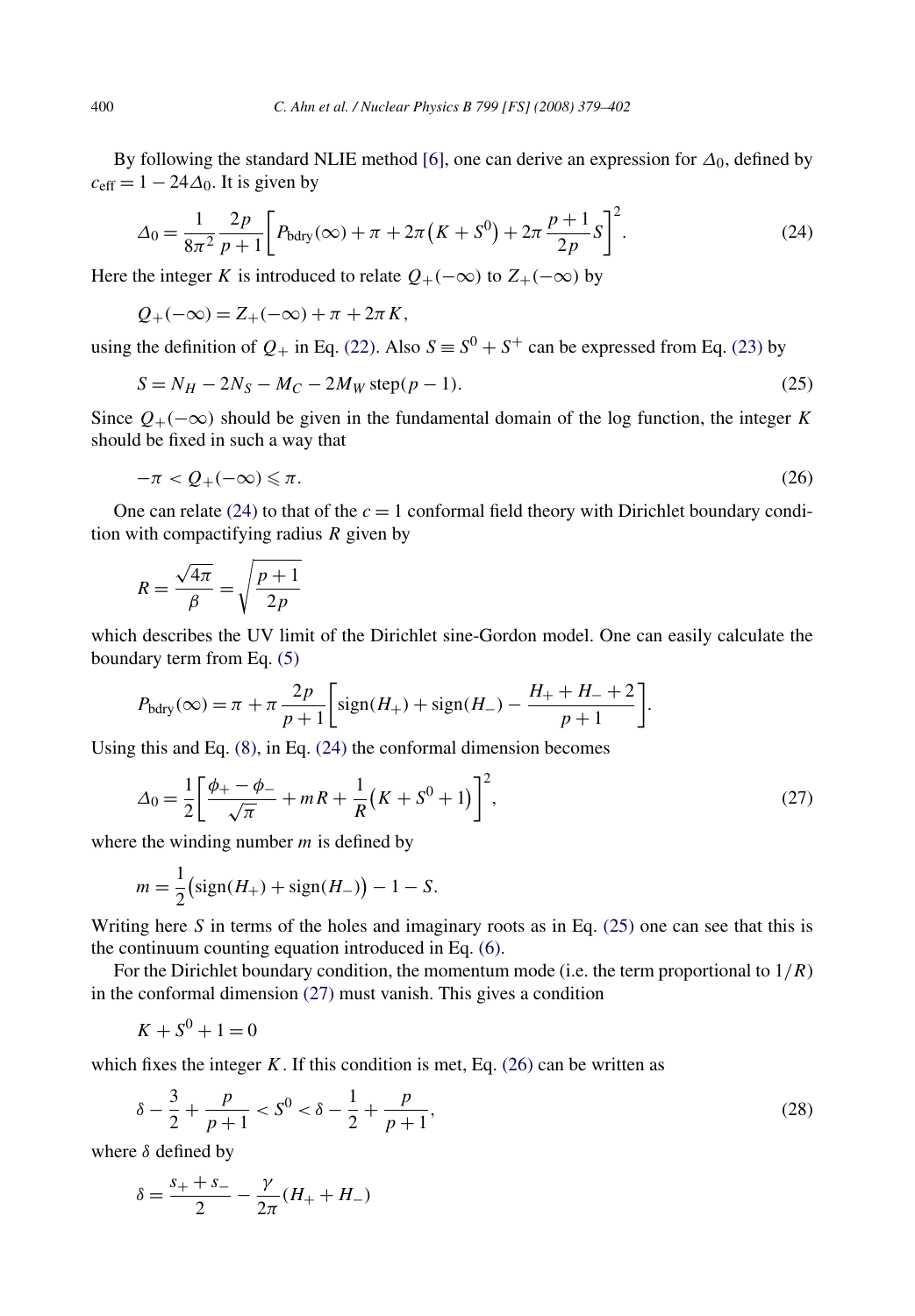<span id="page-22-0"></span>takes values in the domain  $-1 < \delta < 1$ . With this bound, Eq. [\(28\)](#page-21-0) restricts possible values of *S*<sup>0</sup> strongly. For the repulsive case  $p > 1$ , the allowed values are  $S^0 = -1, 0, 1$  while they are  $S^{0} = -2$ , −1, 0 for the attractive case *p* < 1. As a special example, let us consider a case where only imaginary roots exist. Since these roots cannot have large real parts in the UV limit, the number of these roots should be identified with  $-S<sup>0</sup>$ . This means a possible number of imaginary roots in the repulsive case is either 0 or 1, which is consistent with the IR analysis in Section [3.](#page-7-0)

# **5. Conclusions**

In this paper we investigated the NLIE involving purely imaginary roots for the DSG model on a finite interval *L*. We were interested in describing the DM BBSs thus we investigated the case when the boundary parameters at one end of *L* were "trivial" (i.e. excluded the existence of DM type bound states) but on the other end admitted such a state. We found an exact match between the set of DM type bound states and bound state solutions of the NLIE albeit sometimes the correspondence was surprising: it turned out that in certain parameter domains the pure NLIE (i.e. the one without imaginary roots) describes an excited state and one has to add certain appropriate root(s) to get the ground state. We established the equivalence by studying the large *L* solutions of the NLIE from which we extracted not only the energies but also the reflection factors. In this process we exploited heavily the fact that sometimes the correct NLIE depends on the second determination of certain quantities. We confirmed our findings by calculating the boundary Lüscher corrections for the ground states and by demonstrating that the UV limit of our NLIE reproduces correctly the conformal dimensions of the expected  $c = 1$  BCFT.

With these achievements in hand one can certainly think of the following problems for future research: first the numerical investigation of these NLIEs to get information about the finite volume behavior of the bound states that asymptotically correspond to DM. Second the extension of the NLIE to the case of two non-trivial boundary conditions at the ends of the interval *L* may also prove interesting: in this case one expects that, for large *L* at least, certain pairs of DM bound states appear in the spectrum. Recently, using semi-classical quantization for the DSG model, an interesting restriction ('matching rule') was derived for the allowed pairs in [\[21\].](#page-23-0) The semi-classical procedure in the theory with the more general perturbed Neumann type boundary condition revealed the existence of some critical volumes *L*crit beyond which the bound states ceased to exist. It would be interesting to see whether these statements are valid in the full quantum theory, i.e. whether they are valid for the solutions of the new NLIE. The first step in this direction is to generalize the present discussion to the case when a constraint is satisfied between the two boundary conditions allowing a BAE type solution of the model [\[22–24\].](#page-23-0) The ground-state NLIE in this case was formulated in [\[7\]](#page-23-0) while the hole excited states were analyzed in [\[9\].](#page-23-0) Thus there is an evident need for proceeding with the description of the BBS which shows the same pattern as the Dirichlet one, see [\[25\]](#page-23-0) for closing the boundary bootstrap in this case.

The boundary sine-Gordon theory is not the only one exhibiting a complex pattern of boundary excited states. Its supersymmetric generalization has an even more complex BBS spectrum [\[26\]](#page-23-0) and their description based on the generalization of the ground-state NLIE derived in [\[27\]](#page-23-0) is also an interesting problem.

### **Acknowledgements**

The authors would like to thank R. Nepomechie and G. Takács for the illuminating discussions and for taking part in the early stages of this work. This research was partially supported by the